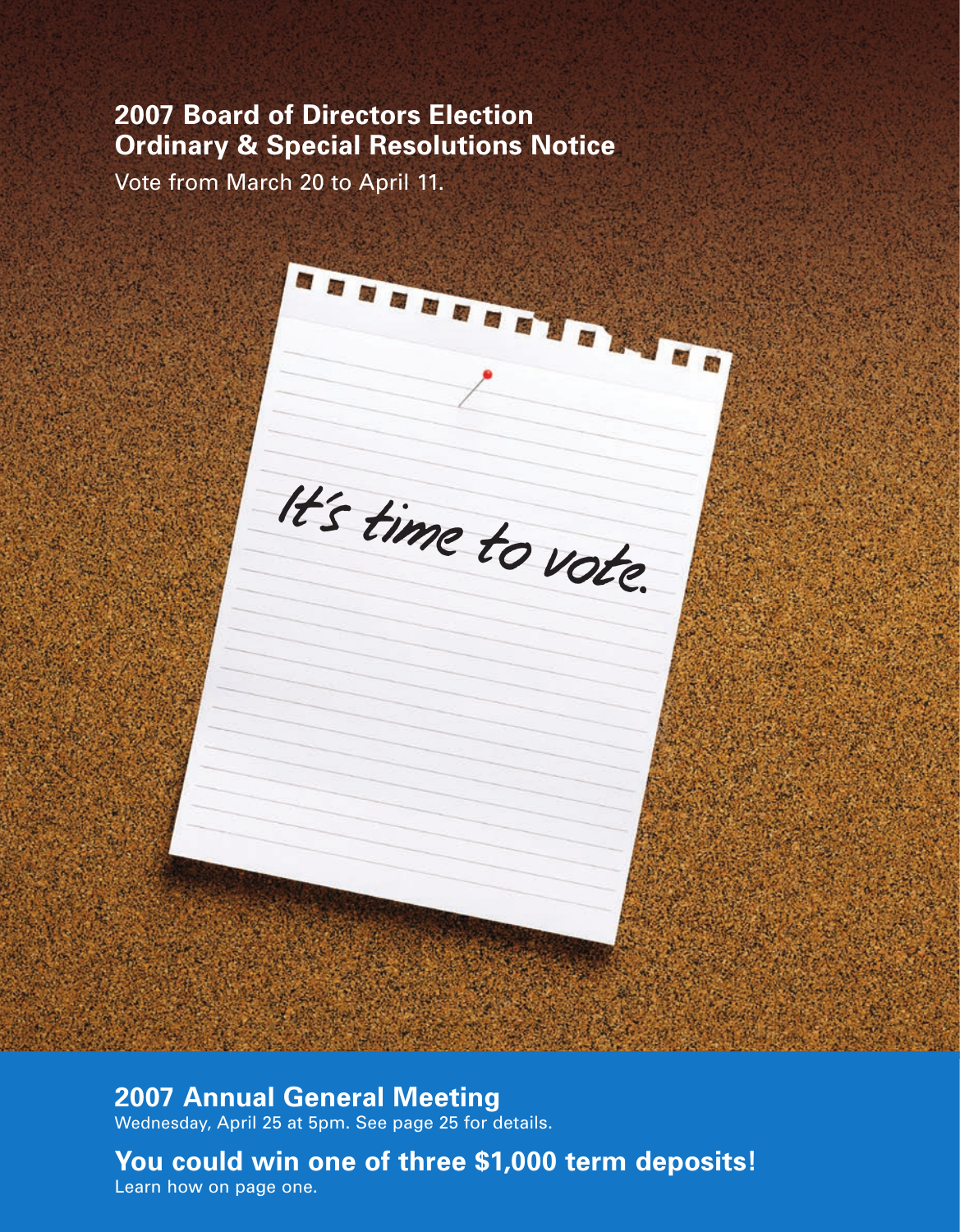What's inside?

| Document Contents and Handling Instructions | 2  |
|---------------------------------------------|----|
| Nominations and Election Committee's Role   | 3  |
| <b>Recommended Candidates</b>               | 4  |
| <b>Other Candidates</b>                     | 9  |
| <b>Ordinary and Special Resolutions</b>     | 13 |
| Voter Information                           | 22 |
| 2006 – 2007 Board of Directors              | 23 |
| 2006 Financial Highlights                   | 24 |
| 2007 Annual General Meeting                 | 25 |
| Connect with Us                             | 26 |

## You could win \$1,000!

To thank our members for taking the time and effort to vote, we're giving away three \$1,000 one-year non-redeemable term deposits at Coast Capital Savings to three lucky winners. Winners will be drawn randomly from all eligible entrants. You will automatically be entered in the contest by returning the enclosed ballot. The draw will be completed after the membership information portion of the election ballot is detached from the section containing the actual votes to ensure voter confidentiality.

A complete set of contest rules can be found at www.coastcapitalsavings.com or at any of our branches for the duration of the contest. If your name is drawn, you will be notified following the Annual General Meeting. In order to be declared a winner of a prize, the potential winner must first correctly answer, unaided, a time-limited mathematical skill testing question. The chance of winning one of the prizes depends upon the total number of eligible members who enter. By entering this contest the entrants and participants automatically agree to accept and abide by the contest rules. If you do not wish to enter please clearly indicate so on the membership information portion of your ballot by writing "exclude from contest" beside your signature. To enter the contest without voting, members may obtain entry forms on Coast Capital Savings' website or at a branch.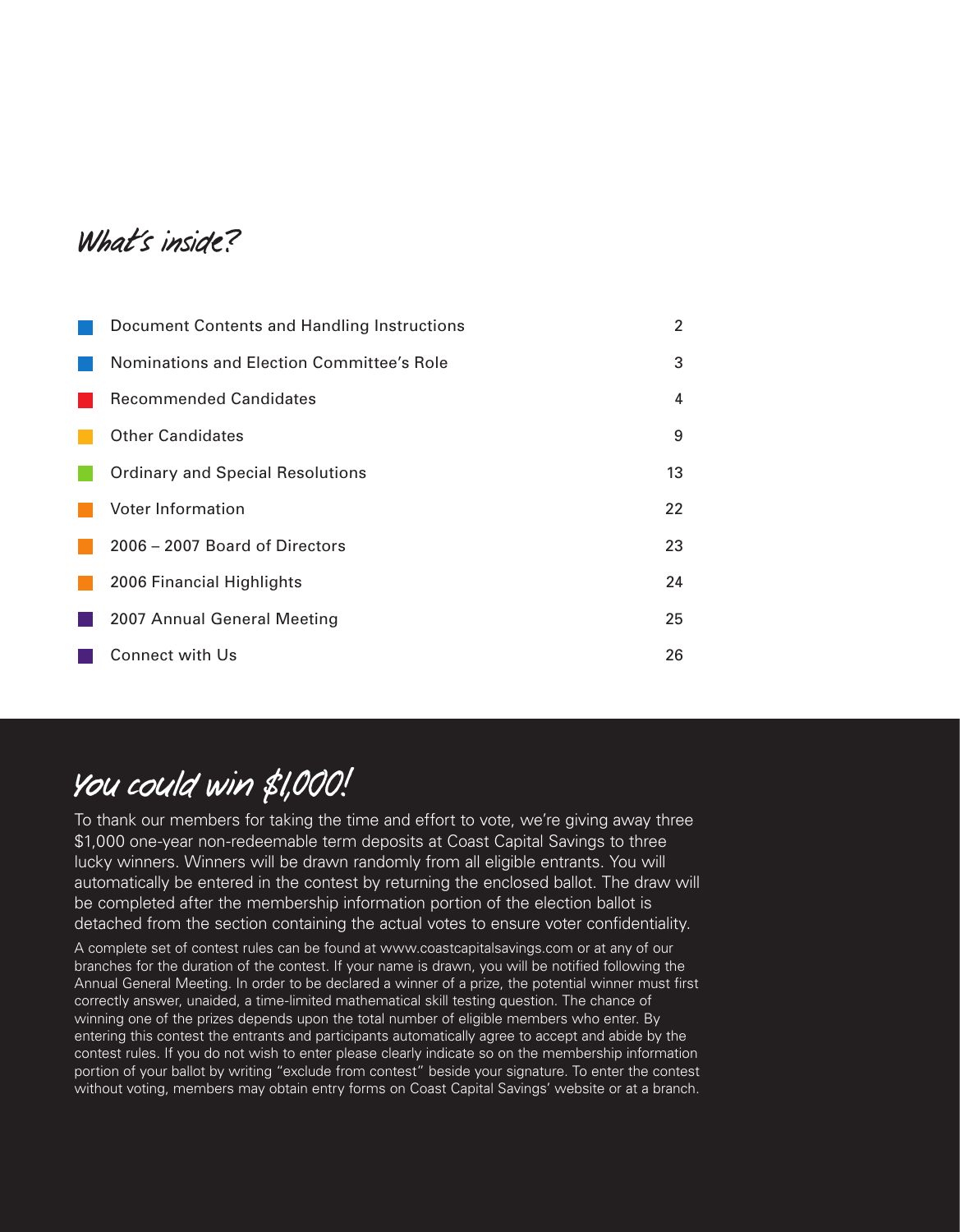# Wondering what do to with this massive document? You're not alone. Here are some handling instructions to help you get through it.

#### **Take action and vote – get results by voting for a strong Board**

A director's job is to work with the Board to determine the credit union's direction, set policies, approve plans, and oversee management operations. It's a serious responsibility. Directors represent the interests of every one of our 360,000 members, and their decisions have a profound influence on the way Coast Capital Savings will serve your needs in the coming years.

As a member of Coast Capital Savings, you're entitled to vote for the Board of Directors, and ordinary and special resolutions. Voting is your opportunity to help shape Coast Capital Savings' future success. That's why it's so important to vote for candidates whose skills and qualifications meet the current needs of the credit union. This will ensure you continue to see positive results, including better financial products, faster service, and a larger commitment to helping our local communities.

#### **How to get involved**

This year, there are four vacancies up for election on the Board, one ordinary and special resolution on director remuneration, and one special resolution to change the credit union Rules. Members are asked to review the important information in this booklet and then cast their ballot before the deadline.

This booklet includes extensive information about the Directors Election, ordinary, and special resolutions and we encourage you to review each section in detail. In short, your Board of Directors is asking you to:

- Support the work completed by the Nominations and Election Committee.
- Vote for four candidates to fill the current Board vacancies. You must vote for exactly four candidates or your ballot will be void.
- Review and approve the ordinary resolution on the Board of Directors remuneration philosophy.
- Review and approve the special resolution on director remuneration.
- Review and approve the special resolution to change the credit union Rules.
- Cast your vote by the Wednesday, April 11, 2007 deadline.
- Attend the Annual General Meeting on Wednesday, April 25 in person or by webcast.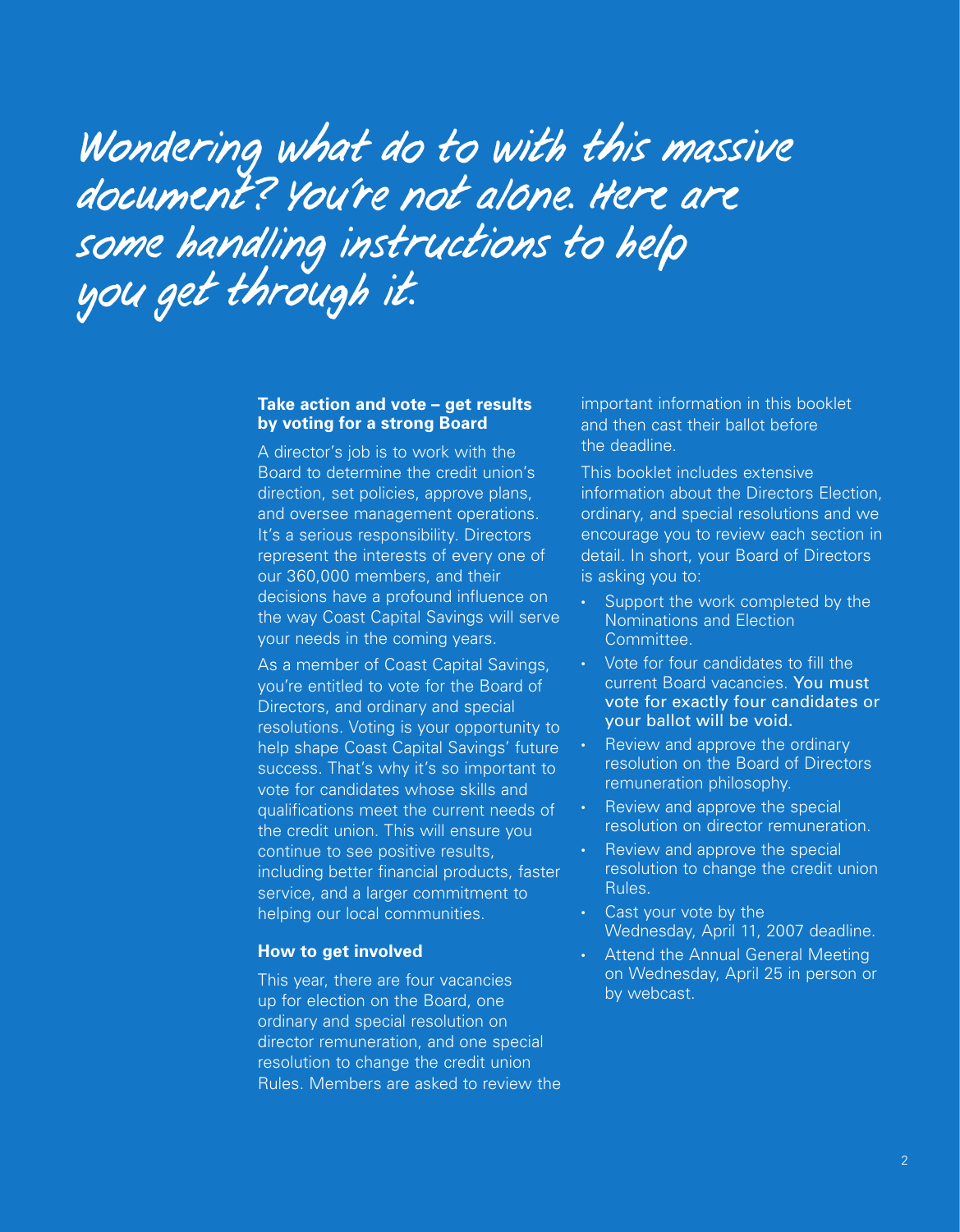#### **Nominations and Election Committee's Role**

Every year, the Board of Directors appoints a Nominations and Election Committee to undertake, on your behalf, the in-depth process of evaluating the current Board's strengths and qualifications, identifying skill gaps, and recruiting and recommending candidates to run in the election.

This year, the process was completed with an independent governance consultant to ensure a fair, strong process. Together, they actively recruited the most qualified candidates to meet these skill gaps, reviewed all of the nominations received in detail, and recommended individuals who will add significant expertise to Coast Capital Savings' Board.

The Nominations and Election Committee reports directly to you and provides everything you need to know about the 2007 Election in this booklet, including statements provided by candidates.

#### **Recommended Candidates**

In today's complex business world, electing a Board of Directors to oversee the business and affairs of an \$8.9 billion financial institution is comparable to hiring a member of the senior executive team, such as the chief executive officer or chief financial officer. The role of a director is a serious responsibility, as each decision has a profound influence on Coast Capital Savings, including our products and services, as well as our ability to provide helpful, fast, and efficient service.

It's crucial to ensure directors have the skills and qualifications needed to help Coast Capital Savings reach its goals. The committee assesses all of the information provided by each candidate. Candidates are only recommended after an extensive process, involving interviews with qualified candidates, analysis of past work experience and community contributions, and detailed reference checks.

The Nominations and Election Committee's work is meant to assist you by recommending a short-list of individuals who the committee believes will add the most significant strength to your Board and represent the interest of our members.

Of course, how you vote is up to you. All of this information is meant to help you in your decision.

#### **2007 Board Candidates**

For the 2007 Board of Directors Election, there are four recommended and three other candidates running for four available positions. In the following pages, you'll find a profile that includes each candidate's own statement discussing how they would add strength to Coast Capital Savings' Board. Statements also include key information about education, work, board and financial experience, and community involvement.

We encourage you to consider the work completed by the Nominations and Election Committee, and use the information provided by each candidate to help you cast your ballot.

**Recommended Candidates** pp. 4 – 8 **Other Candidates** pp. 9 - 12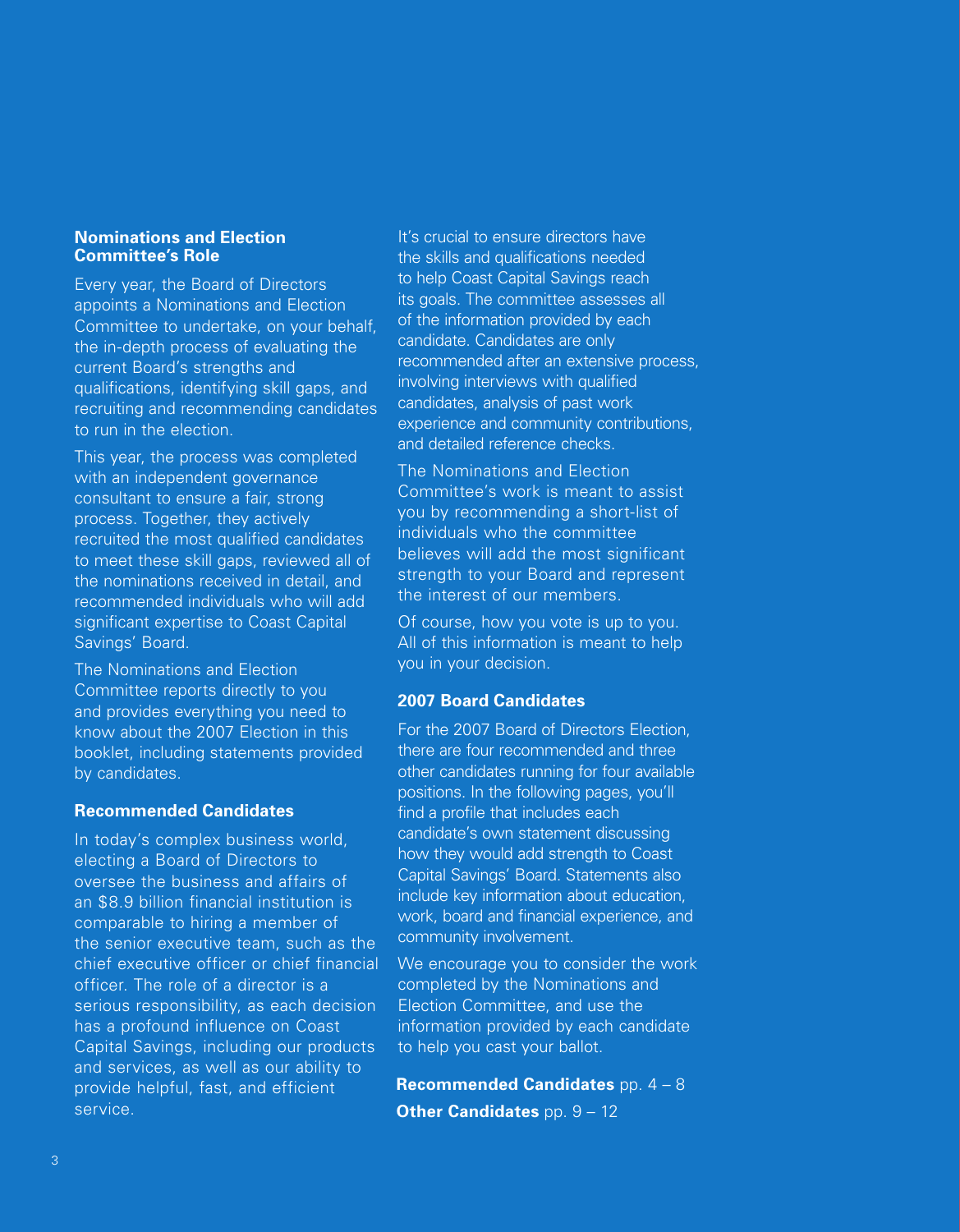## Recommended Candidates

The Nominations and Election Committee has recommended four candidates based on a rigorous evaluation against the business experience required to fill the board requirements. The four recommended candidates bring the skills identified as gaps during the evaluation process, including investment services, marketing and branding, financial, and Board experience.

Under each of the recommended candidate's names is a listing of attributes and specialized skills each has to offer. In the opinion of the committee and the governance consultant, their qualifications complete the current skill gaps and would add significant strength to the Board.

### Bill Cooke Page 5

Mr. Cooke recently retired as CEO of a highly successful, national, memberbased, investment and wealth management firm. During his tenure he grew the assets under management from \$135 million to \$3 billion and maintained high customer and employee satisfaction. His business acumen, together with his record of community service and extensive Board experience, make him well qualified to serve members as a Coast Capital Board member.

## Frank Harper Page 6

Mr. Harper is a designated CA with 30 years of experience in the financial industry. His career experience includes senior executive positions with First City Financial Corporation and director of merchant banking and vice president of finance for BC Trade Development Corporation. Mr. Harper has significant Board experience at a number of financial institutions.

## Bill Wellburn Page 7

Mr. Wellburn has more than 20 years of governance and Board experience. He has served as Board Chair for Coast Capital Savings, the Provincial Capital Commission, and Stabilization Central Credit Union. He recently received a fellowship from the Institute of Chartered Accountants of BC for his community contributions and service to the profession. Mr. Wellburn offers sophisticated financial expertise as a designated CA, strong leadership, team building and communication skills.

## Glenn Wong Page 8

Mr. Wong is a nationally recognized leader in marketing and branding. A twotime winner of the American Marketing Association "Marketer of the Year" award (BC), his previous roles include CEO of Electronic Arts Canada, CEO of Rogers Cable and CEO of BC Hot House. Through his consulting company, Catalyst Solutions Ltd., he continues to work with local and international companies. His leadership experience and commitment to customer service will benefit Coast Capital and its members.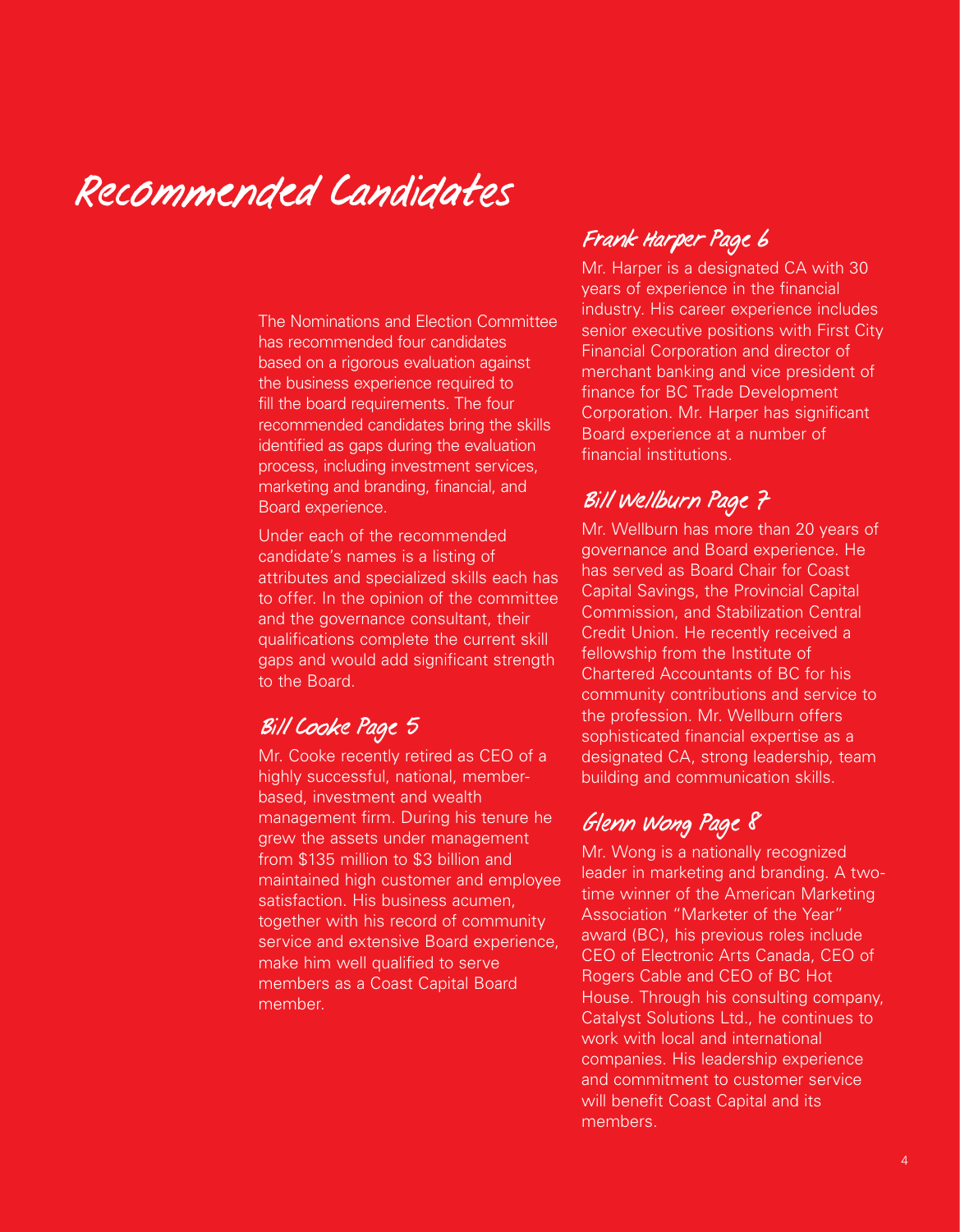

- MBA, U. of Saskatchewan
- Bachelors, Social Work, U. of Regina
- BA, Economics & Political Science, U. of Saskatchewan

#### **Work Experience**

| 2000 - 2006             | President and CEO, MD Private Trust<br>Company                   |
|-------------------------|------------------------------------------------------------------|
| 1999 - 2000             | Consulting and Teaching, Private<br>Practice                     |
| 1994 - 1999             | Vice President, Wealth Management,<br>Royal Bank Financial Group |
| 1985 - 1994             | Vice President, Trust and Investment<br>Management, Royal Trust  |
| 1972 - 1985             | Senior Management, Government of<br>Saskatchewan                 |
| <b>Board Experience</b> |                                                                  |
| 2000 - 2006             | Galleon Energy Inc.                                              |
| 2000 - 2006             | MD Management                                                    |
| 2000 - 2006             | <b>MD Private Trust Company</b>                                  |
|                         |                                                                  |

- 2000 2006 MD Private Investment Management
- 2002 2006 Canadian Medical Foundation
- 2001 2004 Lancet Asset Management
- 1995 2001 Magin Energy Inc.

#### **Financial Literacy**

• Sophisticated

#### **Community Involvement/Other Interests**

- Canadian Medical Foundation
- Chor Leoni Men's Choir
- Vancouver College
- Church

5

• United Way

#### **Statement of Vision and Interest**

That Coast Capital Savings continue to provide excellent service and innovative financial products, maintain a strong connection with and commitment to the communities within which it operates, maintain a sound financial condition, continue incorporating the principles of corporate social responsibility and good corporate governance, and continue to grow and expand the availability of its products, services and community involvement to as many Canadians as possible. My interest in serving as a director lies in the positive contribution I believe I could make by bringing my experience, skills, and education to this board.

#### Provide examples that demonstrate leadership, team building and communication skills related to your employment or community experience.

Leadership, teamwork and communication have been a daily requirement of my executive and director roles:

- MD Management growth of the discretionary investment management and trust operations in Canada in terms of size, client satisfaction, employee satisfaction, and performance
- Canadian Medical Foundation re-launch of the foundation under a more tightly focused mandate
- Galleon Energy successful Canadian junior oil and gas growth company
- Royal Bank/Royal Trust integration of Royal Trust services and employees into Royal Bank Financial Group and good levels of client retention
- Vancouver College strong involvement of parents in school activities

#### Provide examples of where you have been responsible for developing strategies around corporate branding, product development and/or investment services in your professional career.

I have been continuously and extensively involved in all of these areas as part of my responsibilities as a senior executive at MD Management, Royal Bank Financial Group, and Royal Trust.

#### Have you had experience with highly competitive, multi-location retail business environments on a provincial or national level? If so, describe your role.

Senior management roles in MD Management, Royal Bank Financial Group, Royal Trust and Saskatchewan Government Insurance.

#### Provide examples of your experience, if any, with respect to real estate, legal or mediation matters.

Experience in these areas through my broad work history.

#### Provide examples of your experience relating to the implementation of corporate social responsibility policies.

My career has been characterized by a strong ethical approach to business, which involves adherence to laws and rules and to the spirit of what was intended. I have exercised leadership in the areas of transparency and accountability, maintaining a sound financial condition, ethical business practices, employee development, and good corporate governance.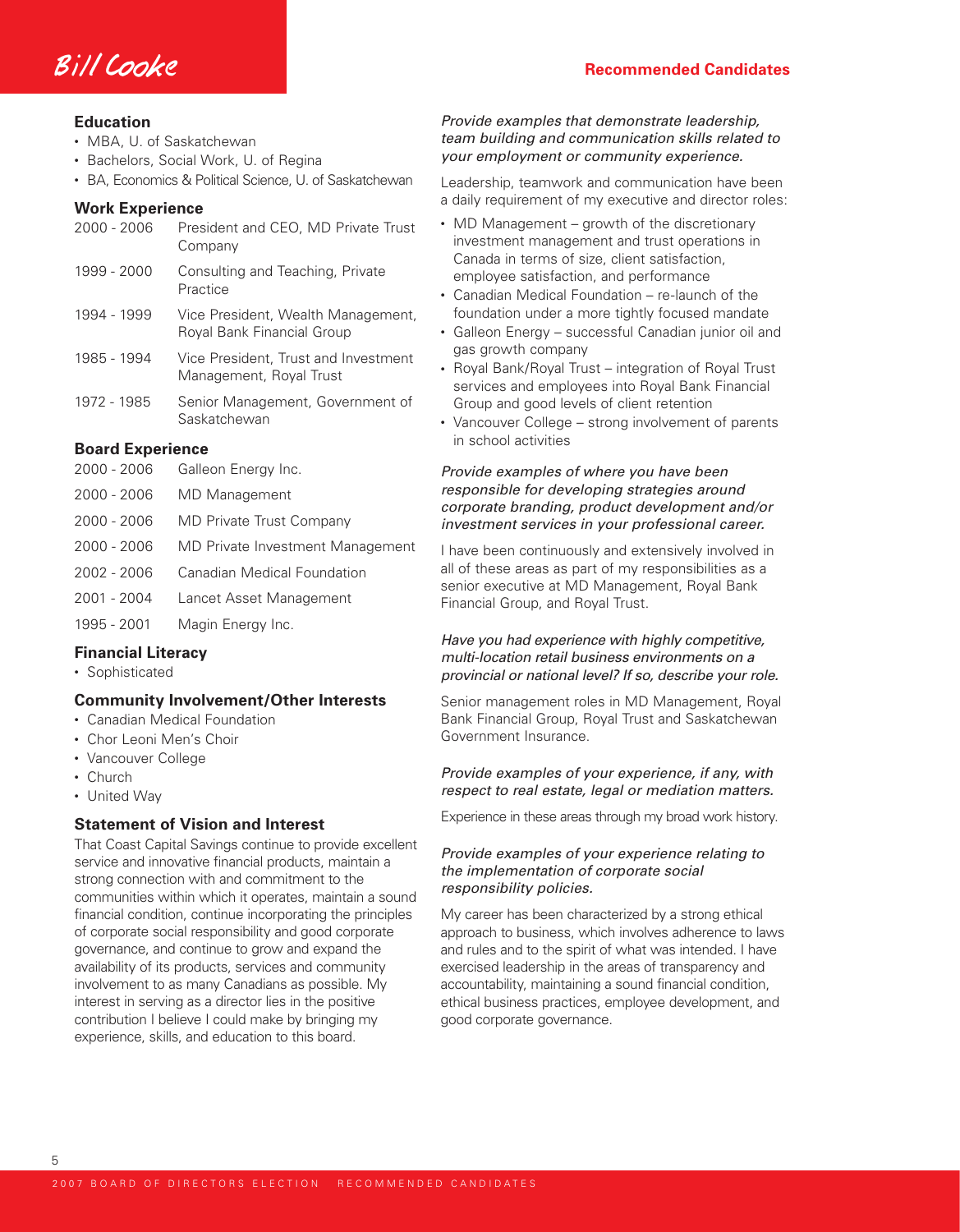Frank Harper **Recommended Candidates** 

- BComm, (Deans Honour Roll) Finance, UBC
- CA, Deloitte & Touche

#### **Work Experience**

| 2001 - Present President/Director,  |  |  |
|-------------------------------------|--|--|
| & 1992 - 1994 Sphere Financial Ltd. |  |  |

- 1998 2001 CEO, Thrill Time Entertainment [Manufacturing]
- 1995 1997 Director, Merchant Banking, Vice President Finance and Administration, BC Trade Development Corp.
- 1974 1991 Various Senior Executive positions, First City Financial Corp. Ltd. [Financial Services, Real Estate, Merchant Banking & Portfolio Investments]

#### **Board Experience**

- 1995 Present Coast Capital Savings
- 1992 Present Sphere Financial Ltd.
- 1995 1997 Northstar Trade Finance (Affiliate of Bank of Montreal)
- 1987 1991 Hornby Trading Inc.(1)
- 1983 1987 First City Mortgage Company<sup>(1)</sup>

#### **Financial Literacy**

• Expert

#### **Community Involvement/Other Interests**

- Junior Achievement
- Part of team that approves Coast Capital Savings' corporate social responsibility and charitable giving programs
- Member of executive who approved planned/ charitable programs, First City Financial Corp. Ltd.

#### **Statement of Vision and Interest**

I see Coast Capital Savings building on its solid foundation by growing its membership in existing and new communities to create an even financially stronger credit union. More can then be given back to members through highly competitive rates and innovative products and services. We can increase our support for community programs. Growth can be accomplished without compromising our friendly, approachable and community spirit. My extensive senior executive business experience in financial services, including twelve years on Coast Capital's board, will allow me to continue to make significant contributions to Coast Capital's strategic plans. I would sincerely appreciate your vote.

#### Provide examples that demonstrate leadership, team building and communication skills related to your employment or community experience.

- President of four subsidiaries of a major public financial institution
- CEO and Senior Vice President, public and private companies primarily in financial services, real estate and manufacturing
- Chaired board committees
- Managed divisions with up to 100 staff
- Trained and managed personnel for an international investment group
- Developed finance, risk management and product development departments
- Presentations to investor groups, boards and senior executives
- Produced corporate annual reports, marketing materials and prospectuses

#### Provide examples of where you have been responsible for developing strategies around corporate branding, product development and/or investment services in your professional career:

- Part of team strategizing expansion of a trust company across Canada
- Assimilated an acquired trust company into the parent company's brand
- Managed department responsible for developing new products/services for a major trust company

#### Have you had experience with highly competitive, multi-location retail business environments on a provincial or national level? If so, describe your role.

- For a national financial institution, developed annual and five year operating plans. Responsible for strategic planning, risk management and corporate acquisitions
- Branch development for a Canadian bank

#### Provide examples of your experience, if any, with respect to real estate, legal or mediation matters.

- Credit committee member for a merchant bank, trust company and a national bank
- Negotiated financings for real estate developments in North America
- Worked extensively with US/Canadian lawyers on originating and negotiating mergers/acquisitions, joint ventures/partnerships, securities filings and financing documents

#### Provide examples of your experience relating to the implementation of corporate social responsibility policies.

Over 35 years experience managing sound corporate governance practices, through executive and board positions.

1. Subsidiaries of First City Financial Corp Ltd., now part of TD Securities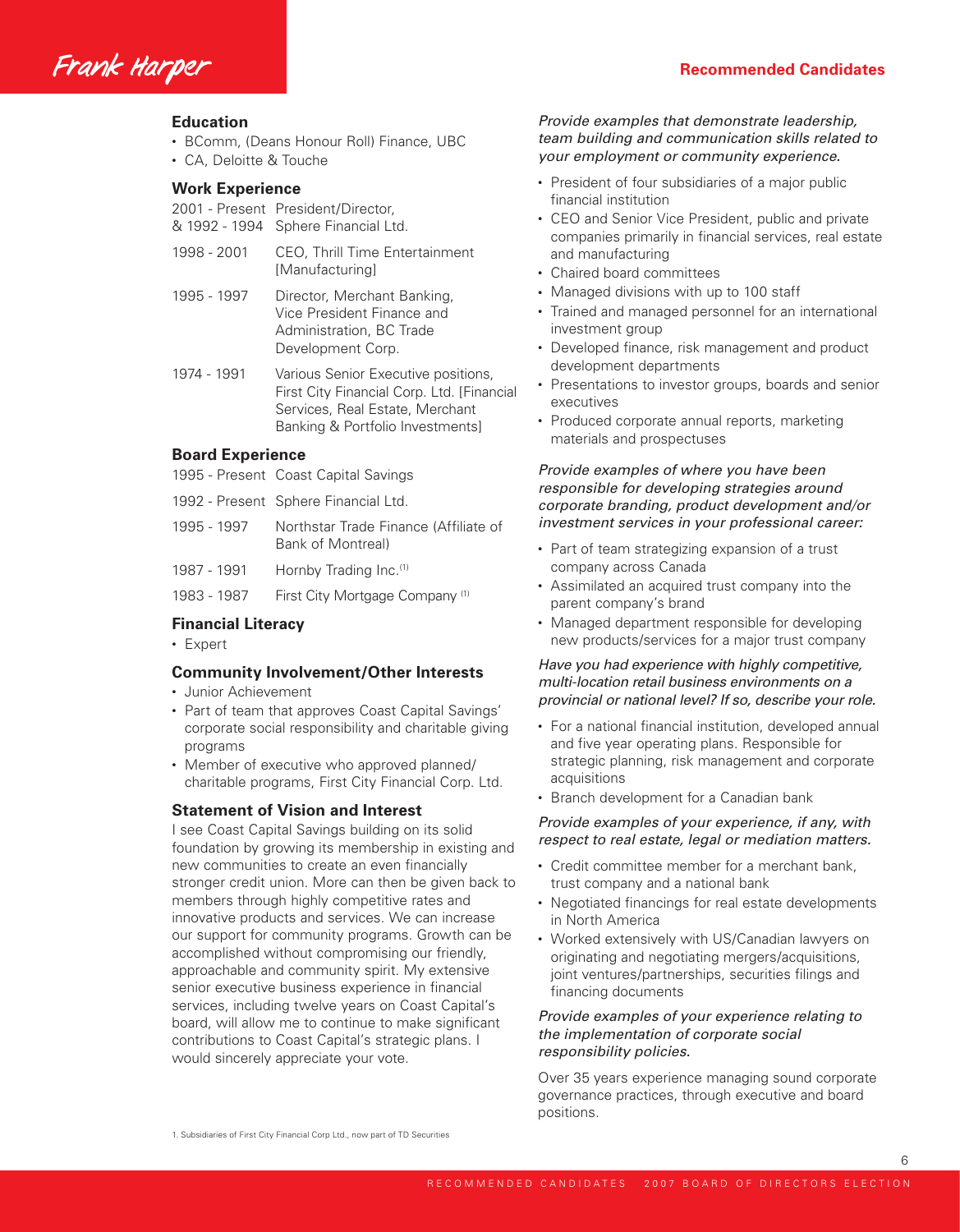

- BA, English and Sociology, UVic
- FCA, BC Institute of Chartered Accountants

#### **Work Experience**

| 1987 - 2005 | Principal, William G. Wellburn, |
|-------------|---------------------------------|
|             | <b>Chartered Accountant</b>     |

#### **Board Experience**

| 2006 - Present Greater Victoria Harbour Authority |  |  |  |
|---------------------------------------------------|--|--|--|
|---------------------------------------------------|--|--|--|

- 2002 Present Provincial Capital Commission
- 2000 Present Coast Capital Savings
- 1995 2001 Stabilization Central Credit Union
- 1992 2000 Pacific Coast Savings
- 1989 2003 Queen Alexandra Foundation for Children
- 1988 1990 Credit Union Deposit Insurance Corporation

#### **Financial Literacy**

• Expert

#### **Community Involvement/Other Interests**

• Many community organizations

#### **Statement of Vision and Interest**

My vision for Coast Capital Savings is an innovative, member-controlled financial institution that provides outstanding financial products and service to customers throughout BC and eventually across Canada. I see an organization that puts its members at the centre of everything it does, an organization that regards each employee as its most important asset, and one that is meaningfully engaged in the communities where its members and employees work and live. My interest is in providing leadership as a director of a strong financial co-operative that is committed to addressing the changing needs of its stakeholders and their communities.

#### Provide examples that demonstrate leadership, team building and communication skills related to your employment or community experience.

I have served on and chaired many corporate, volunteer and community boards. I have learned how to listen, understand and appreciate different views. I know the importance of clear communication and trust in building effective and enduring relationships.

Provide examples of where you have been responsible for developing strategies around corporate branding, product development and/or investment services in your professional career.

As a practising Chartered Accountant, I facilitated and assisted many of my clients in developing short-term and long-term strategies required to meet their business and financial goals.

#### Have you had experience with highly competitive, multi-location retail business environments on a provincial or national level? If so, describe your role.

I served as a director and chair of Stabilization Central Credit Union and observed the fierce competition between financial sector service providers. I learned that an organization's long-term success is determined through careful and thoughtful long-term planning and by maintaining an excellent reputation in the marketplace.

#### Provide examples of your experience, if any, with respect to real estate, legal or mediation matters.

I understand the operation and cycles of the real estate market. In my capacity of chair of various boards and committees, I have successfully mediated competing interests by finding common ground based on the organization's stated mandate and values.

#### Provide examples of your experience relating to the implementation of corporate social responsibility policies.

My experience around corporate social responsibility policies has been in policy development, promotion and monitoring. I believe it is the role of the board to define and approve policy and the role of management to implement.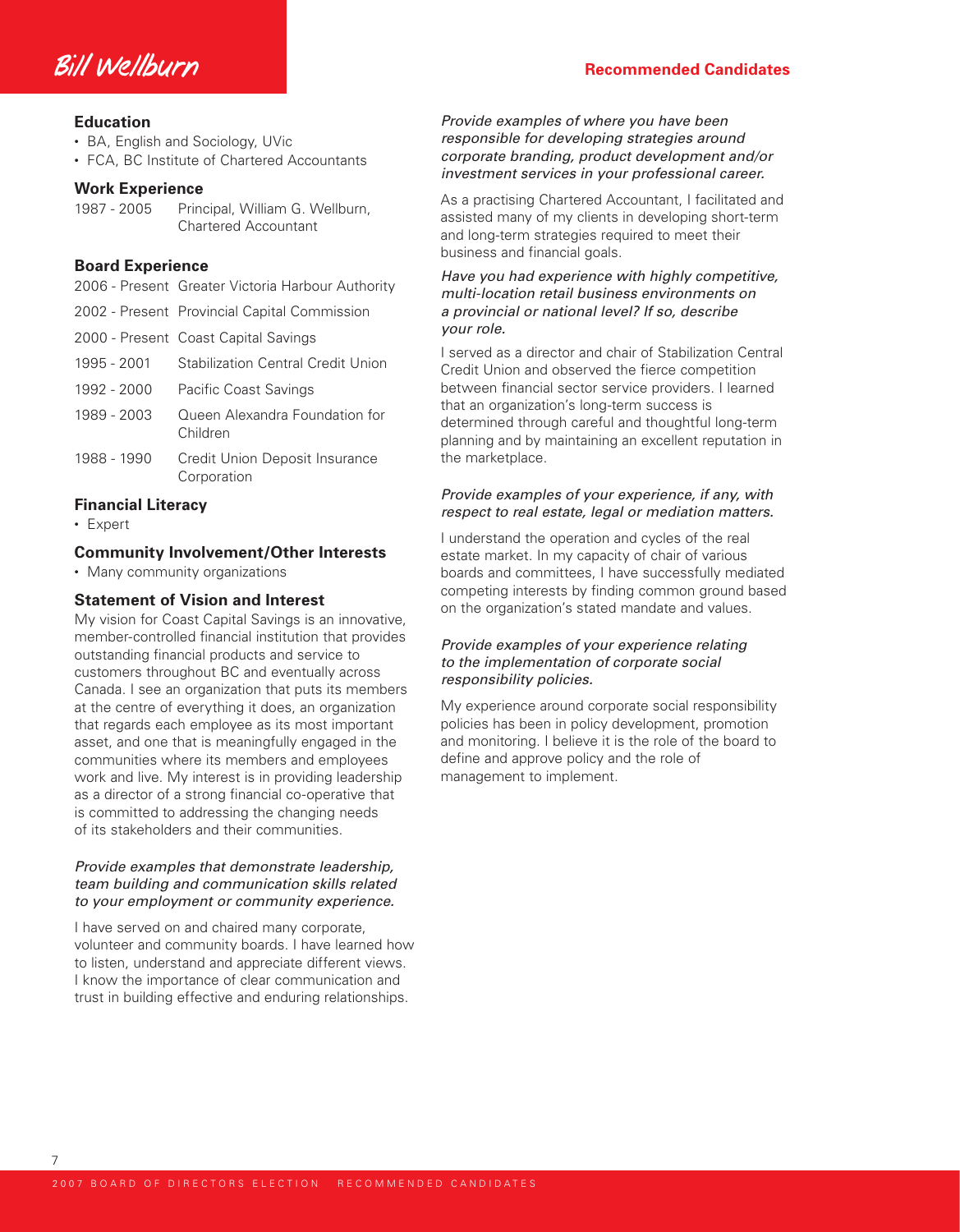• BComm, UBC

#### **Work Experience**

2004 - Present Founder, Catalyst Solutions Ltd. & 2001 - 2002

- 2002 2004 President and CEO, Apparent Networks Inc.
- 1998 2001 President and GM, Electronic Arts Canada
- 1996 1998 President, Rogers Cable B.C.
- 1993 1996 President and CEO, BC Hot House
- 1984 1993 Vice President, Marketing, Nabob Foods Canada Inc.

#### **Board Experience**

- 2006 Present Vancouver Police Board
- 2002 Present BC Cancer Foundation
- 2001 2003 S.U.C.C.E.S.S.
- 1997 1998 Mohawk Oil Ltd.
- 1992 1996 Insurance Corporation of BC
- 1979 1980 UBC

#### **Financial Literacy**

• Average

#### **Community Involvement/Other Interests**

- Young Presidents Organization
- Virtus Inc.
- Sauder School of Business
- Forum for Women Entrepreneurs BC

#### **Statement of Vision and Interest**

I have been a member of Coast Capital Savings for the last seven years and believe that it has remained member-focused and successfully delivered the "service" part of financial services. I choose Coast Capital Savings because of friendly staff and the benefits to our communities. My interest in serving is to ensure future growth is coupled with a memberfriendly focus and a positive impact on our communities. My experience includes the boards at BC Cancer Foundation, ICBC, Vancouver Police Board and S.U.C.C.E.S.S. along with senior positions in a variety of industries and businesses.

#### Provide examples that demonstrate leadership, team building and communication skills related to your employment or community experience.

- President, Rogers Cablesystems: led 900 employees to refocus on customer service through extensive internal stakeholder communication and media interviews
- President, Electronic Arts, Canada: built world's largest videogame studio from 225 to 750 employees

Provide examples of where you have been responsible for developing strategies around corporate branding, product development and/or investment services in your professional career.

- Two-time winner of American Marketing Association, BC Chapter, Marketer of the Year
- Won New York American Marketing Association, Gold Effie Award for Advertising
- Re-branded three companies with new corporate identities and names

Have you had experience with highly competitive, multi-location retail business environments on a provincial or national level? If so, describe your role.

• Board of Director, Mohawk Oil retail gas service stations across Western Canada

#### Provide examples of your experience, if any, with respect to real estate, legal or mediation matters.

As President/CEO of four companies and in my consulting business, legal issues are a regular part of operating in Canada, the US and overseas markets.

#### Provide examples of your experience relating to the implementation of corporate social responsibility policies.

My non-profit Board of Director experience for the BC Cancer Foundation, S.U.C.C.E.S.S. (immigrant social services) and the Vancouver Police Board all involved direct tangible benefits to our communities.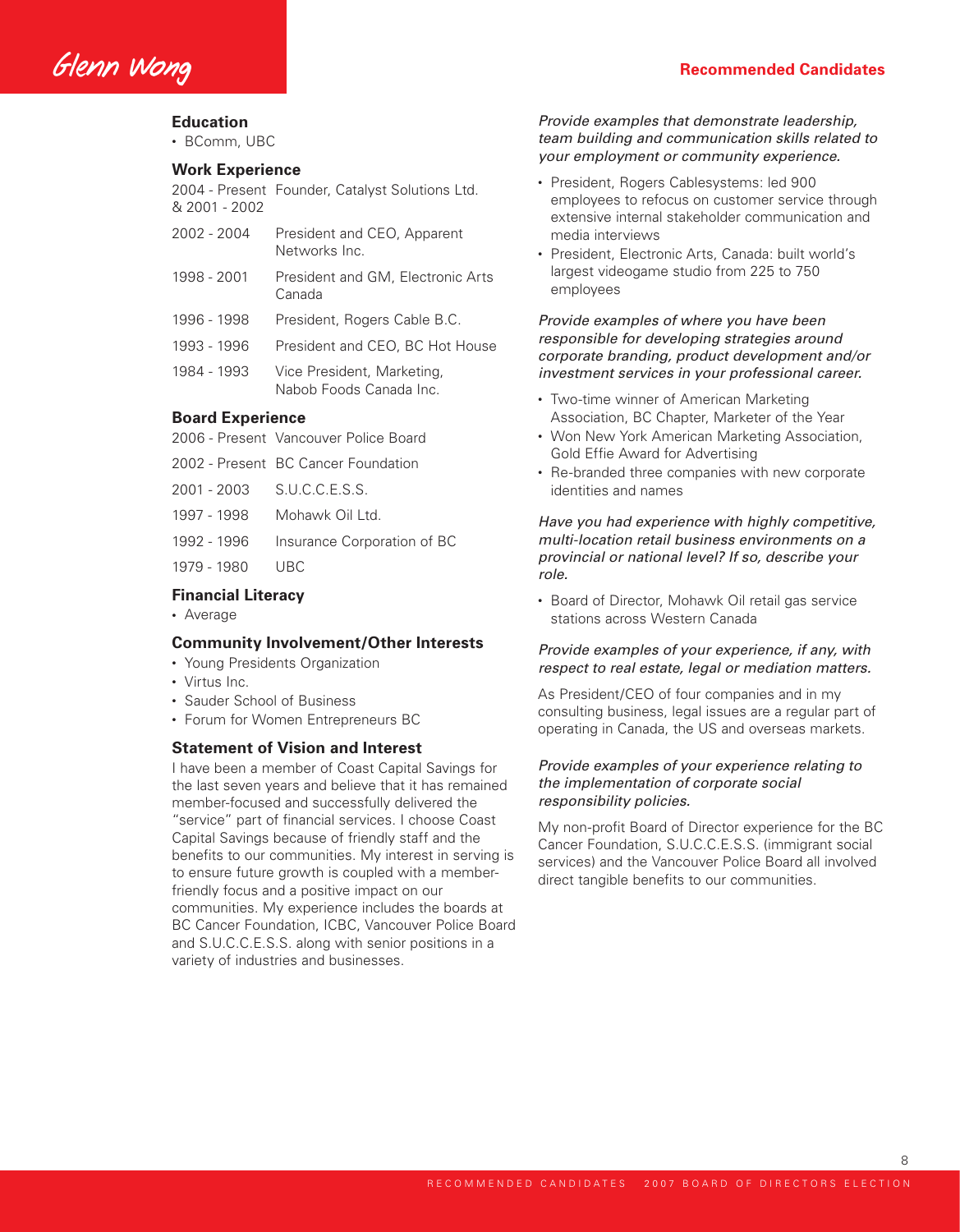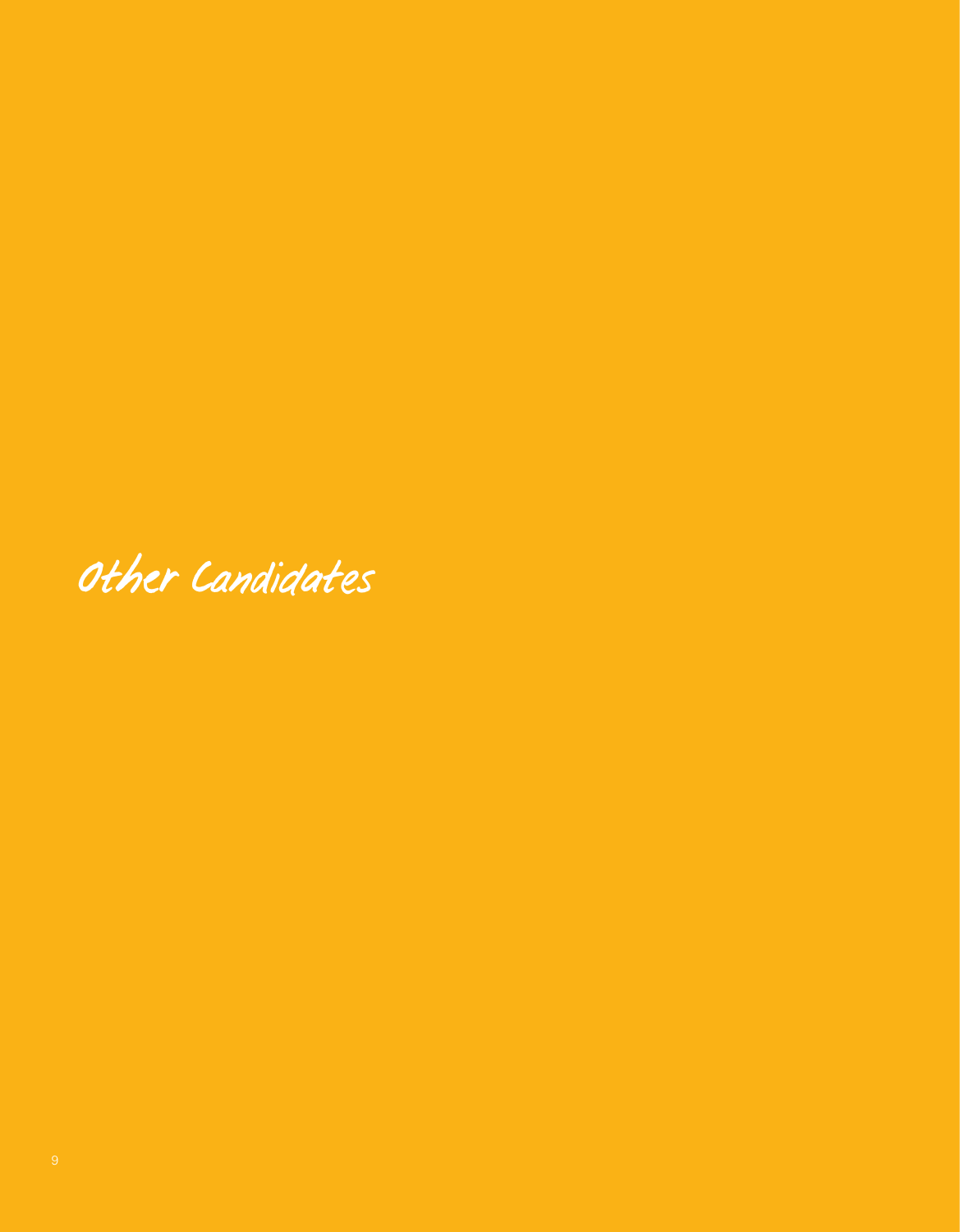- BA, UVic
- CGA, CGA Association of BC

#### **Work Experience**

1998 - Present Financial Consultant, Munn & Co

- 1994 1998 Controller, Point Hope Shipyard
- 1988 1994 Controller, various retail, multi-branch and construction
- 1982 1988 Founding Chief Accountant, Canadian Western Bank

#### **Board Experience**

- 2002 Present Laren Society
- 2003 2007 Coast Capital Savings Foundation
- 1990 2007 Coast Capital Savings
- 1994 2002 Credit Union Central of BC
- 1997 2001 Credit Union Central of Canada
- 1997 2000 Stabilization Credit Union of Canada
- 1998 1999 Canadian Cooperatives Association

#### **Financial Literacy**

• Expert

#### **Community Involvement/Other Interests**

• None

#### **Statement of Vision and Interest**

My vision for Coast Capital Savings is that it will strive to be the first choice for the members and the community it serves as their choice of financial expertise and financial services. Coast Capital Savings is a true alternative to the big banks, and expansion of its service area beyond the borders of BC to the rest of Canada would underscore this.

#### Provide examples that demonstrate leadership, team building and communication skills related to your employment or community experience.

I have worked as a manager of departments, or groups of departments in the fields of financial and administrative with responsibilities, for groups of departments up to 70 persons.

#### Provide examples of where you have been responsible for developing strategies around corporate branding, product development and/or investment services in your professional career.

I had some direct involvement in strategies around building a new Chartered Bank, based in Vancouver. I have advised clients with respect to the management of investments, and the use of investment services.

#### Have you had experience with highly competitive, multi-location retail business environments on a provincial or national level? If so, describe your role.

I was the Assistant Controller of a multi (400) branch financial services company, with operations in all Canadian provinces, as well as selected areas overseas. I served with an organization having 29 branches on Vancouver Island. At the Chartered Bank, we started with a head office and grew to four branches in BC in four years. My role has always been at the head office financial controls and administration part of the business.

#### Provide examples of your experience, if any, with respect to real estate, legal or mediation matters.

Limited direct experience. Mostly I have been support staff for others more directly involved.

#### Provide examples of your experience relating to the implementation of corporate social responsibility policies.

Connection to the community is very important to me. I have been involved since the early 1990s with the credit union system in pursuing socially responsible practices and reporting, especially as it relates to giving back to the communities that we serve.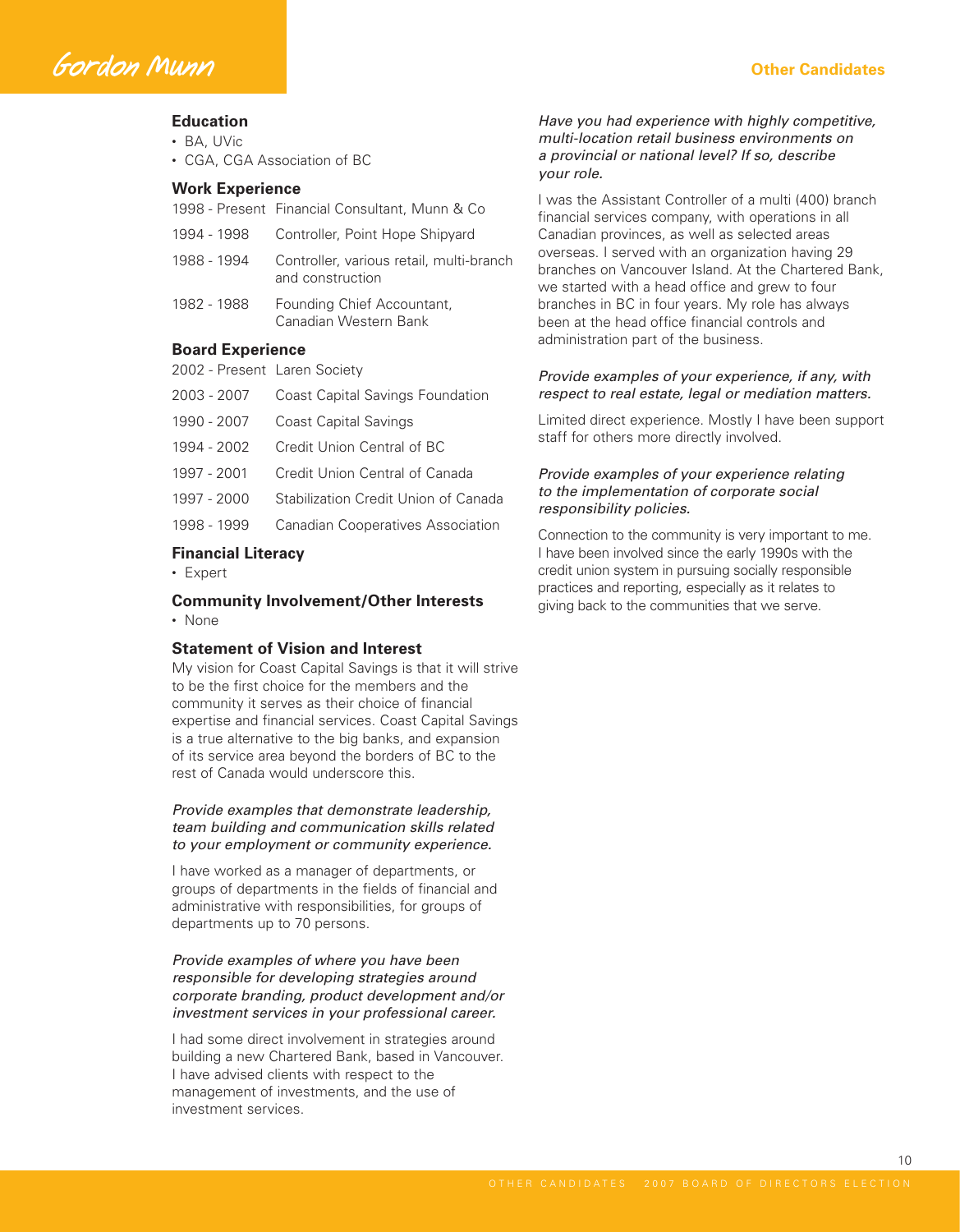

- BA, UBC
- Basic Teaching Certificate, Elementary Education, UBC

#### **Work Experience**

| 2003 - Present | Managing Partner, Creative Training<br>Solutions                                                                   |
|----------------|--------------------------------------------------------------------------------------------------------------------|
| 1998 - 2003    | Principal and Owner, Vista Financial<br>Consultants                                                                |
| 1997 - 1998    | Vice President – Private Client<br>Investments, Montrusco Associates                                               |
| 1993 - 1997    | Senior Vice President, Managed<br>Funds, Vice President, Private Client<br>Group, Beutel Goodman & Company<br>Ltd. |
| 1967 - 1993    | Regional Manager, Pacific Region<br>Pension Division, Confederation Life<br>Insurance Company                      |

#### **Board Experience**

1987 - 1989 Confederation Trust Company

#### **Financial Literacy**

• Sophisticated

11

#### **Community Involvement/Other Interests**

- Richmond Chamber of Commerce
- Vancouver Board of Trade
- BC Human Resources Management Association
- Estate Planning Council of Vancouver
- Canadian Pension and Benefits Institute – Pacific Region
- International Foundation of Employee Benefit Plans

#### **Statement of Vision and Interest**

I believe strongly in a community based credit union that puts the interests of its members first by delivering top value with a broad range of financial services. I would like to see Coast Capital Savings continue being a good corporate citizen by being socially responsible while growing our business in a financially viable manner. I am excited about Coast Capital Savings' plans to expand our operations nationally so that we can truly be a "Coast to Coast" financial organization. I firmly believe that once we are able to operate from BC to Ontario, our growth opportunities will increase tenfold.

#### Provide examples that demonstrate leadership, team building and communication skills related to your employment or community experience.

At Confederation Life, I built a team of highly effective and successful individuals that developed a book of business in excess of \$1 billion. Servicing our larger clients involved regular meetings with pension committees and boards of trustees to review a broad range of current issues, investment performance, economic and financial markets outlook, investment strategy and reviewing financial reports. I built strong relationships with clients, consulting actuaries, accountants, lawyers and financial planners throughout Western Canada. I was on the executive of the Pacific Regional Council of the Canadian Pension and Benefits Institute.

#### Provide examples of where you have been responsible for developing strategies around corporate branding, product development and/or investment services in your professional career.

I developed a strategic marketing plan and re-branded Creative Training Solutions shortly after joining the consulting practice. This was followed by an effective and successful marketing campaign. I opened a western regional office for Beutel Goodman & Company which involved marketing a family of mutual funds to brokers and financial planners throughout the region. Given the fierce competition from much larger organizations, I was able to package Beutel Goodman's family of funds as a niche player.

Have you had experience with highly competitive, multi-location retail business environments on a provincial or national level? If so, describe your role.

No.

#### Provide examples of your experience, if any, with respect to real estate, legal or mediation matters.

As Managing Partner of CTS, I am responsible for all legal matters.

I was responsible for office leases and client contracts at Confederation Life and Beutel Goodman.

#### Provide examples of your experience relating to the implementation of corporate social responsibility policies.

I don't have any.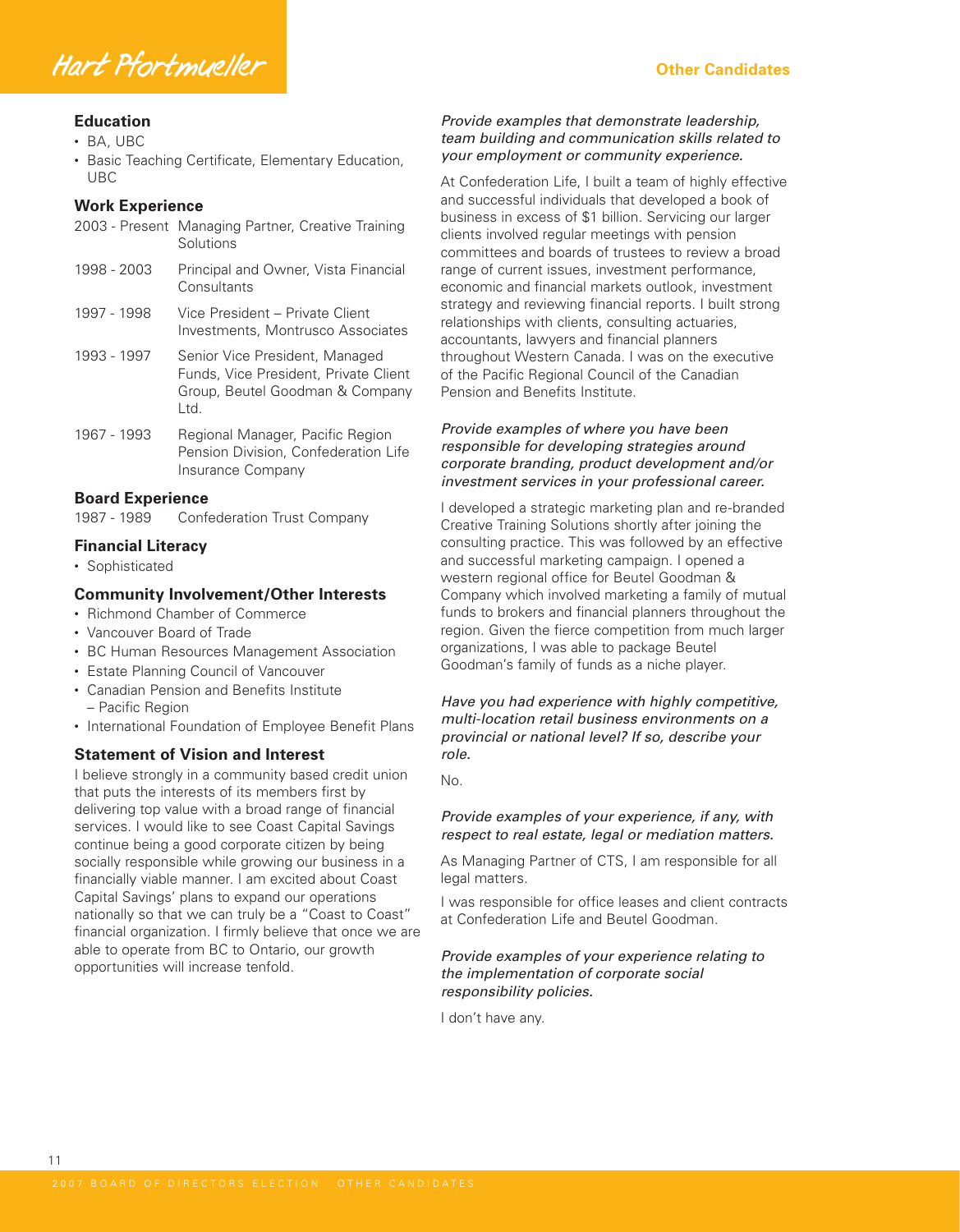

- Professional Manager, UBC
- Certified Industrial Manager, UBC
- CGA, UBC
- Canadian Securities Course, UBC

#### **Work Experience**

- 1994 Present Owner, Phillips Accounting and Management Consulting
- 1991 1994 Realtor and Trainer, NRS Block Brothers/HomeLife Realty

#### **Board Experience**

- 2000 Present Tsawwassen Business Association
- 1996 2002 Boys and Girls Club of Delta 1997 - 2000 Royal Aloha Vacation Club 1993 - 1995 South Fraser Valley Regional Health Board 1980 - 1983 Credit Union Central of BC 1978 - 1981 Richmond Savings 1974 - 1981 Canadian Institute of Management 1971 - 1975 Interlake Development Corporation

#### **Financial Literacy**

• Sophisticated

#### **Community Involvement/Other Interests**

- Teen Advocating Growth
- Delta Municipality
- South Delta Healthy Communities
- Chamber

#### **Statement of Vision and Interest**

My vision for Coast Capital Savings is a credit union able to interact with its members from Coast to Coast using simple financial transactions. It would be meeting the unique needs from children to seniors including all members. We have come a long way but still have some serious hurdles to overcome. To accomplish this we will need to grow, innovate, and change some political will. I sincerely believe I can aid in this endeavour through my knowledge, experience, enthusiasm and devotion to the cause. That is why I am interested in being a director and ask for your support.

#### Provide examples that demonstrate leadership, team building and communication skills related to your employment or community experience.

President, Vice President and Chair all required these skills to keep the group focused on the desired results.

#### Provide examples of where you have been responsible for developing strategies around corporate branding, product development and/or investment services in your professional career.

Examples of developing strategies around corporate branding and product development can be found in Royal Aloha's change to make the supplies provided in each Resort similar so our 8500 members plus over 2000 exchange guests would know what to expect at any of our Resorts even if they had not been there before. Tsawwassen Business Association used it and communication to correct confusion between the Business Improvement Association and itself.

#### Have you had experience with highly competitive, multi-location retail business environments on a provincial or national level? If so, describe your role.

My provincial telephone company experience to determine why the customer orders were not done as requested. What changes needed to be made to correct the problem from happening again, and were these changes reasonable to accomplish. 7-Eleven the challenge was to increase sales, profitability, and customer service without a negative effect within the region. McLaren Electric the issue was growth provincially without negative profitability or major policy changes since that could affect branding.

#### Provide examples of your experience, if any, with respect to real estate, legal or mediation matters.

Real Estate: residential sales and training new realtors. Youth drop-in involved conflicts and mediation.

#### Provide examples of your experience relating to the implementation of corporate social responsibility policies.

The Tsawwassen Business Association is dealing with social responsibility policies with small success. Many of our members have added social responsibility to their business agenda.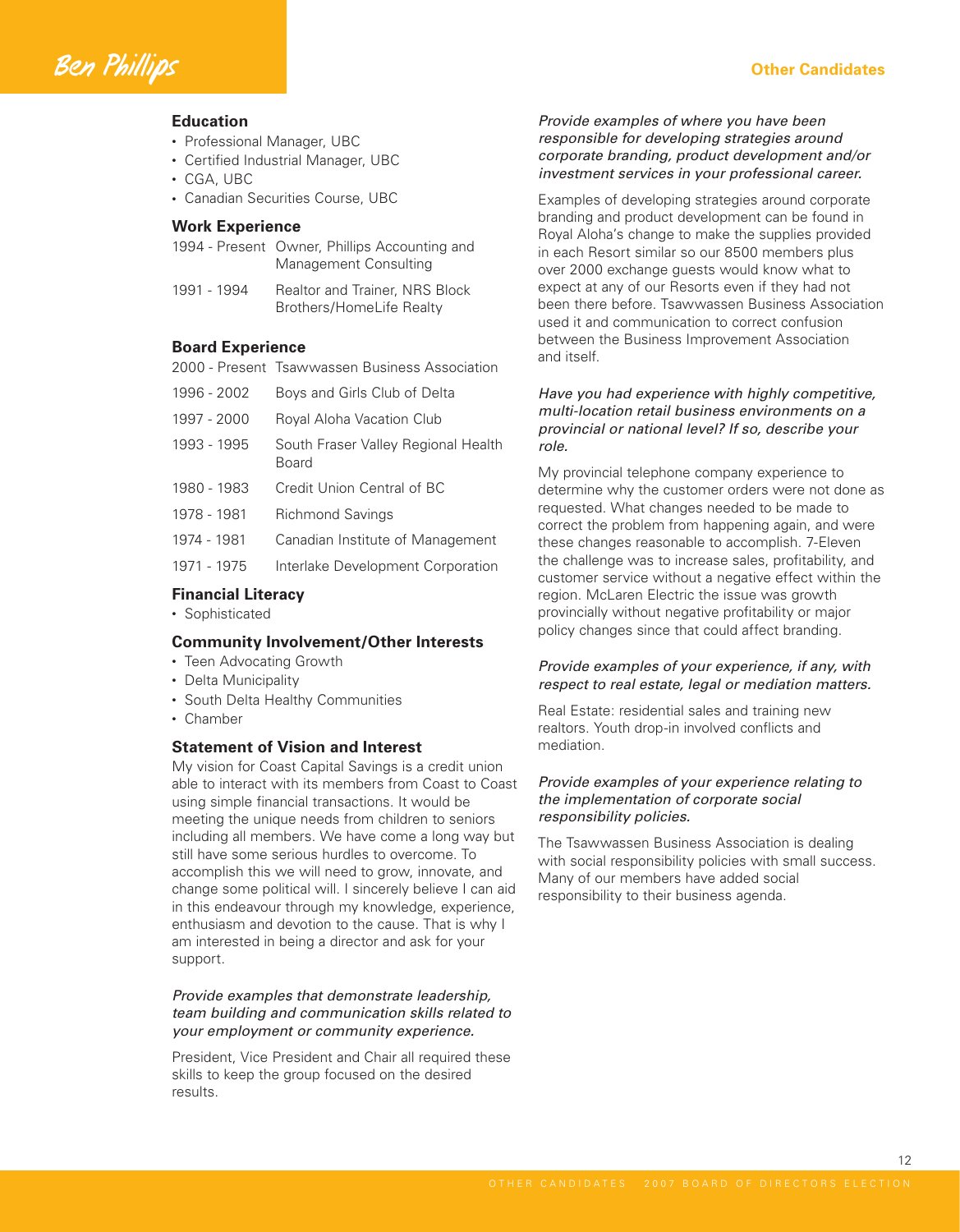# Ordinary and Special Resolutions

As a member of Coast Capital Savings, you have a direct say in how your credit union is run through director elections and special and ordinary resolutions. You can forward your requests and suggestions to the Board of Directors for consideration at any time. If you would like to present a special or ordinary resolution to the Board of Directors and the membership, please follow the submission details below.

#### **Special Resolutions**

A special resolution is a significant action or change to the credit union Rules that must be approved by the Board of Directors and then voted on and passed by Coast Capital Savings' members. In order for a special resolution to be adopted, it must gain two-thirds approval of the voting members.

For a special resolution(s) to be considered for presentation during the 2007 Directors Election, it must have been received in writing by Wednesday, January 17, 2007 (communicated in the fall 2006 member newsletter and on Coast Capital Savings' website).

#### **Ordinary Resolutions**

An ordinary resolution does not require a credit union Rule change in order to be implemented. Ordinary resolutions can be voted on by ballot, or presented at the Annual General Meeting. Ordinary resolutions can be proposed from the floor during the AGM, if the resolution is within the scope of the meeting's purpose as announced in the election notice. Any resolution outside of this scope will be called out of order.

Resolution(s) should be addressed to the Board of Directors, care of the Secretary to the Board, and sent to Coast Capital Savings, 4th Floor, 15117 101 Avenue, Surrey, BC, V3R 8P7. If you want to submit a resolution(s) and require additional information, contact the Secretary to the Board at 604.517.7400 (Greater Vancouver), 250.483.7000 (Greater Victoria), or 1.888.517.7000 (Toll-free).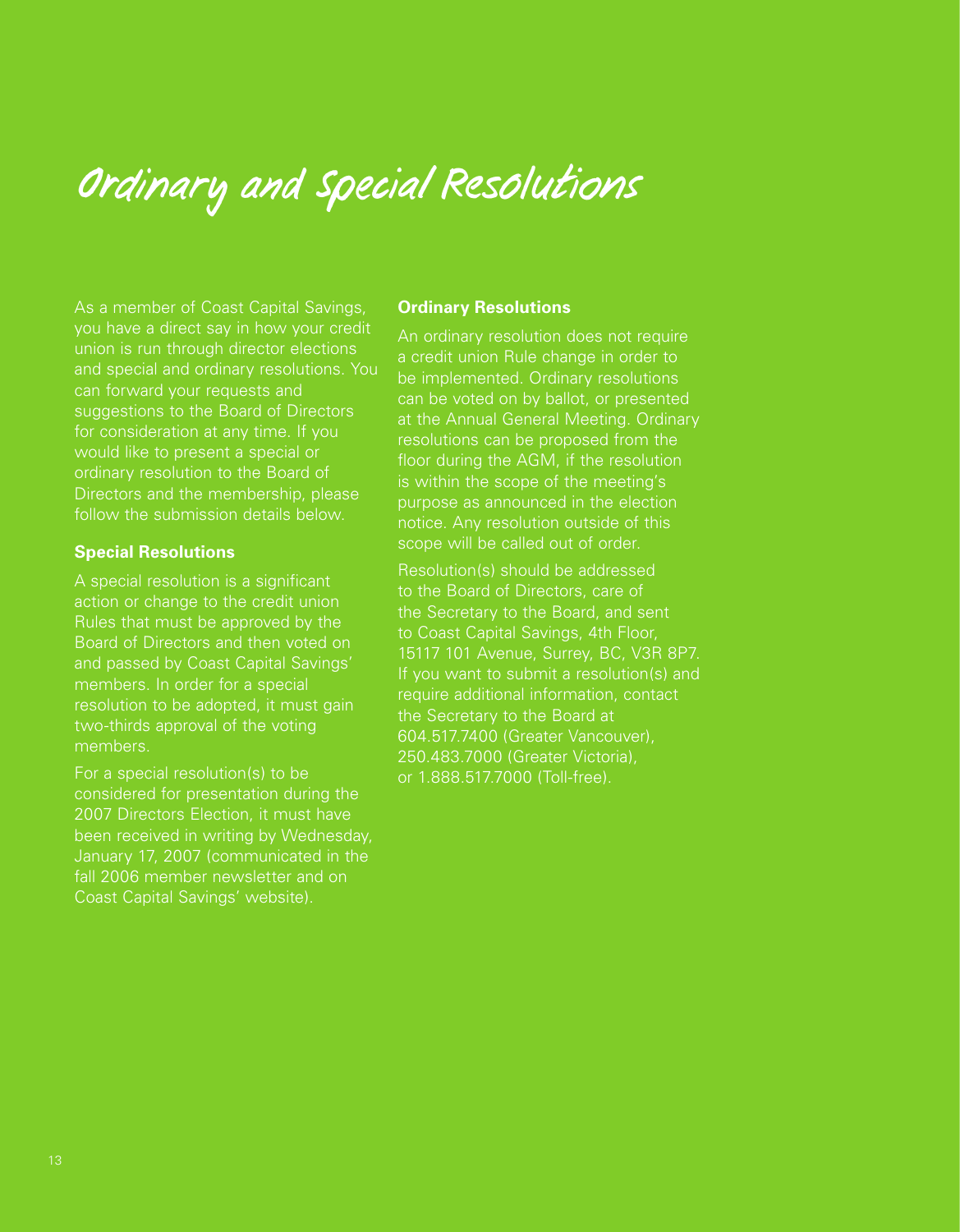# Ordinary and Special Resolutions on the Board of Directors Remuneration Philosophy

Coast Capital Savings operates in a highly competitive and rapidly changing business environment. Along with these changes, and for all the right reasons, the regulatory responsibilities and stakeholder accountabilities for directors continue to grow. Today's Board members must have increased business skills and qualifications to assist the organization in addressing opportunities, risks and challenges.

The Board of Directors determined a review of current director remuneration was needed in order for Coast Capital to be competitive in the market for qualified directors.

The last review of director remuneration was conducted in 2001 at a Special General Meeting. It was resolved that director remuneration would be adjusted each year in keeping with the British Columbia Cost of Living Index. 2001 fees were set at \$15,000 per year for a director and \$18,000 per year for the Board Chair. At the 2005 Annual General Meeting, an ordinary resolution was passed that increased the annual remuneration paid to the Board Chair to double that of ordinary directors. The current amounts being paid to directors from April 2006 to April 2007 are \$16,268 per year for a director and \$32,536 per year for the Board Chair.

The Board's Governance and Member Relations Committee engaged Western Compensation and Benefits Consultants for assistance and advice. The consultant's recommendation is that a fair and enduring compensation/remuneration philosophy for directors be established and implemented in order to attract and retain directors who will add strength to the Board.

The Board seeks approval from members to:

• establish a remuneration philosophy for directors

- authorize the Board to set future director remuneration that is
	- consistent with a member-approved remuneration philosophy
	- based on an independent compensation consultant's review of what's being paid to directors of comparable organizations
	- reviewed every three years
- report to members annually the total amount of remuneration paid to each director

The full text of the ordinary and special resolutions regarding director remuneration is set out on page 15. To help put these resolutions in the context of good corporate governance practices, we provide the following background information on director remuneration trends in Canada from Coast Capital Savings' external governance consultant, Elizabeth Watson, LLB.

#### **Director Compensation Trends in Canada**

Over the past five years, we have seen a significant change in the way Boards are expected to perform in Canada. Next to this change in expectation is a shift in how directors are recruited and what is expected of them. The most successful organizations recruit highly skilled directors who have specialized expertise relevant to the strategic initiatives of the organization. Directors spend a considerable amount of time and effort to carry out their duties, resulting in an increased workload and exposure to financial, reputation and personal risk.

In order to attract and retain qualified directors, companies in Canada have significantly reformed their approach to director compensation (remuneration). While remuneration is not the primary motivating factor for directors to join an organization, appropriate remuneration

14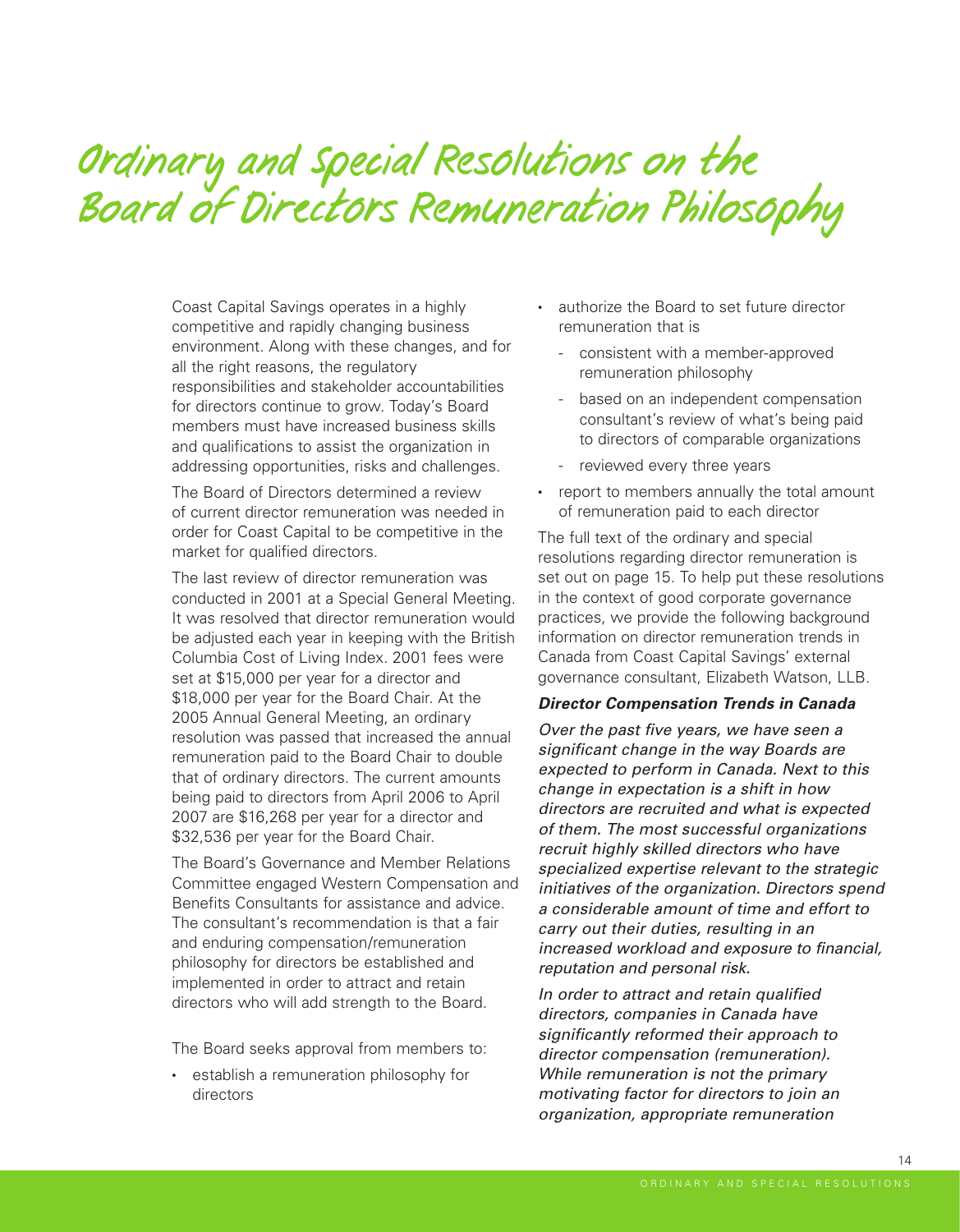serves to underscore the importance and professional nature of Board work and attract and retain qualified individuals. Today, appropriate director remuneration is seen as a key component of a good governance structure of any company.

The level of remuneration paid to directors in Canada has increased significantly over the last five years. With publicly traded companies, a Board of Directors will set the level of its own remuneration in accordance with a remuneration philosophy that the Board has developed and approved. Those organizations following best practice, disclose to shareholders the actual amount of remuneration paid to directors in the preceding fiscal year.

In setting a remuneration philosophy, a Board must take into account various factors, including:

- the size and complexity of the organization;
- the degree of responsibility and accountability assigned to the Board;
- the degree of knowledge and specialized skills required of Board members;
- time spent by directors; and
- market competitive pay.

A reality in today's environment is there is competition for skilled directors. For companies to remain competitive, they must adopt a director remuneration philosophy that supports the attraction and retention of highly skilled individuals. Due to the changing nature of the director remuneration environment, most Boards are required to review their director remuneration scheme annually to ensure they remain competitive in the context of the market reality.

#### **Elizabeth Watson, LLB**

Watson Governance Advisory Services Inc.

Elizabeth Watson is a specialist in corporate governance, director recruitment and Board effectiveness. She provides board governance and director recruitment services to private and public entities and advice to the national and international corporate governance community.

#### **The Board of Directors is recommending members approve the following resolutions:**

**ORDINARY RESOLUTION** on the Board of Directors remuneration philosophy:

BE IT RESOLVED AS AN ORDINARY RESOLUTION that the philosophy for the remuneration of the directors of Coast Capital Savings be as follows:

Coast Capital Savings is a cooperative financial institution with national aspirations. We believe that better Boards produce better results and that better Boards are made up of dedicated and highly competent directors. To attract and retain directors with the business experience and skills required to achieve Coast Capital's strategic plan, we must offer a level of remuneration that both reflects our cooperative heritage and satisfies the market reality.

Consequently, director remuneration at Coast Capital should be lower than that of public companies of similar size and/or complexity, yet higher than that traditionally paid to cooperatives: the highest quartile for cooperatives but no higher than the lowest quartile for comparable public companies.

At three year intervals the Governance and Member Relations Committee shall retain an independent remuneration consultant for the purpose of providing a recommendation to the committee on director remuneration. The consultant's recommendation shall be based on a Canada-wide market survey in accordance with the Board remuneration philosophy.

#### **SPECIAL RESOLUTION** on director remuneration:

BE IT RESOLVED AS A SPECIAL RESOLUTION that the remuneration of the directors of Coast Capital Savings Credit Union be established by the directors from time to time in accordance with the philosophy for directors' remuneration approved by the members by ordinary resolution from time to time, and at least once a year, the Board of directors shall report to the members the total remuneration paid to each director for the previous financial year.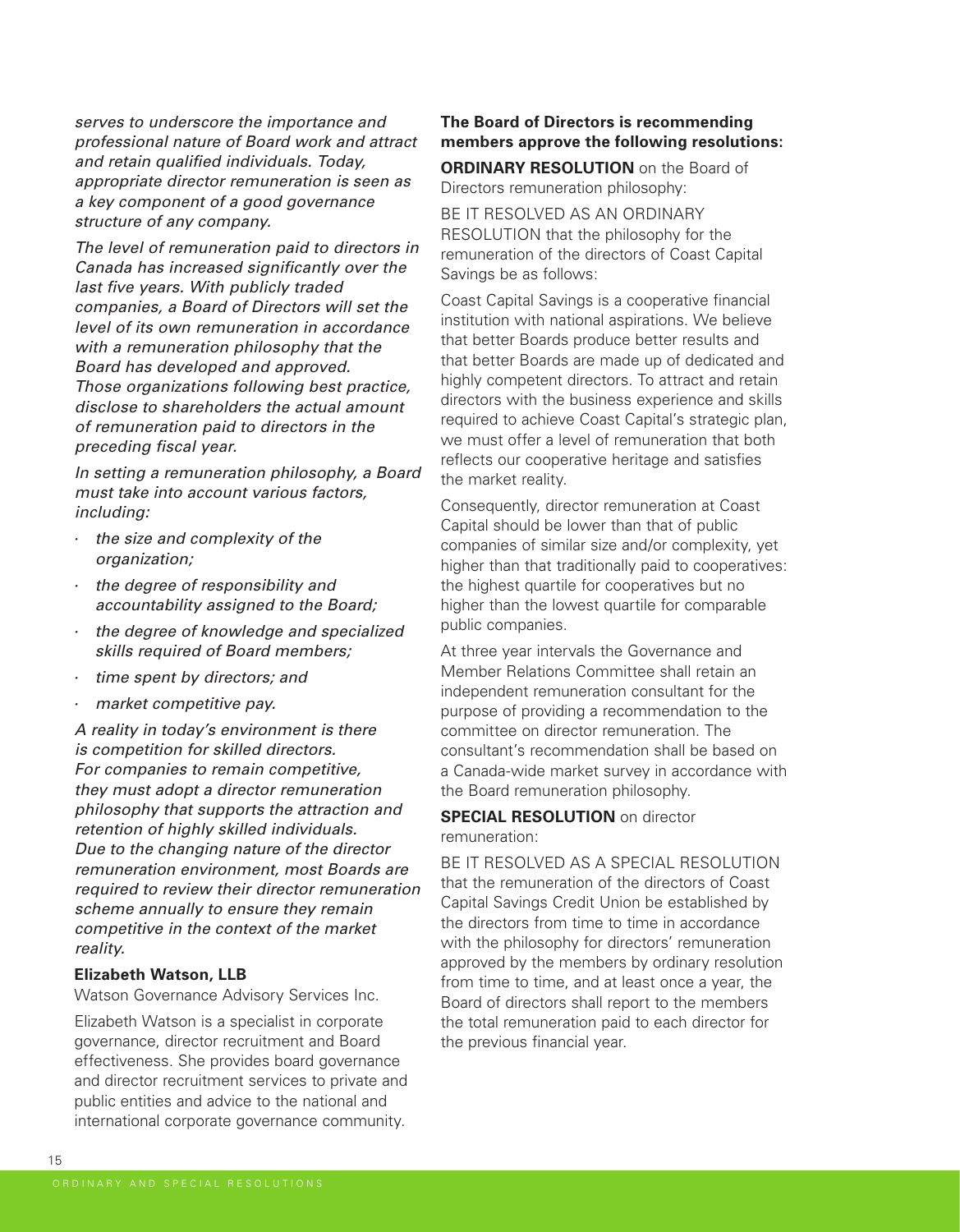# Special Resolution on Credit Union Rule Changes

The Board of Directors is recommending members approve a special resolution to amend the Rules of Coast Capital Savings (**"Proposed Amendments"**). The Proposed Amendments are designed to update Coast Capital Savings' Rules to reflect changing corporate governance practices, in particular

to ensure that the Board of Directors has sufficient financial literacy skills amongst its members. The full text of the special resolution amending the Rules is set out in the following pages, and members are urged to review the entire special resolution. Below is a summary of the Proposed Amendments outlined in the special resolution:

- **Requirement that one-third of the Board be financially literate:** To ensure there are enough directors with the knowledge and experience to review and interpret Coast Capital Savings' complex financial statements, the Proposed Amendments state that at least one-third of the directors must be financially literate. If at any time at least one-third of the directors are not financially literate, then the Board must appoint additional directors who are financially literate.
- **Audit committee:** Further to the requirement above, the Proposed Amendments contain a requirement that all of the members of the Audit Committee be financially literate or willing to become financially literate within a reasonable period of time of being appointed to the Audit Committee.
- **Director removal process:** Although the Rules currently provide that any director may be removed as a director upon a resolution passed by two-thirds of the remaining

directors, the Proposed Amendments clarify and enhance this procedure. A director removed from the Board under the Proposed Amendments would not be eligible for reelection to the Board. If it is determined that a director violated the Campaign Regulations. the director may be removed as a director.

- **Independent directors:** The provisions relating to "insider" directors have been replaced with a provision allowing the Board to restrict the number of directors who are not "independent". A definition of "independent" has been provided in the Proposed Amendments.
- **Directors meetings:** The Proposed Amendments clarify the provisions relating to the call and notice periods for meetings of the directors.
- **Nominations and Election Committee:** A number of the Proposed Amendments address the powers and responsibilities of the Nominations Committee. As a result of member feedback, the term "endorse" has been replaced with "recommend", and the "recommendation" process has been clarified and enhanced. The Proposed Amendments provide that the Nominations Committee may invite candidates to stand for election, and include minimum requirements for a candidate to be recommended by the Nominations Committee.
- **Appointment of additional directors upon an acquisition:** Minor amendments are proposed to Section 13.5 in order to clarify and enhance the Board's ability to appoint additional directors upon a transaction involving another credit union.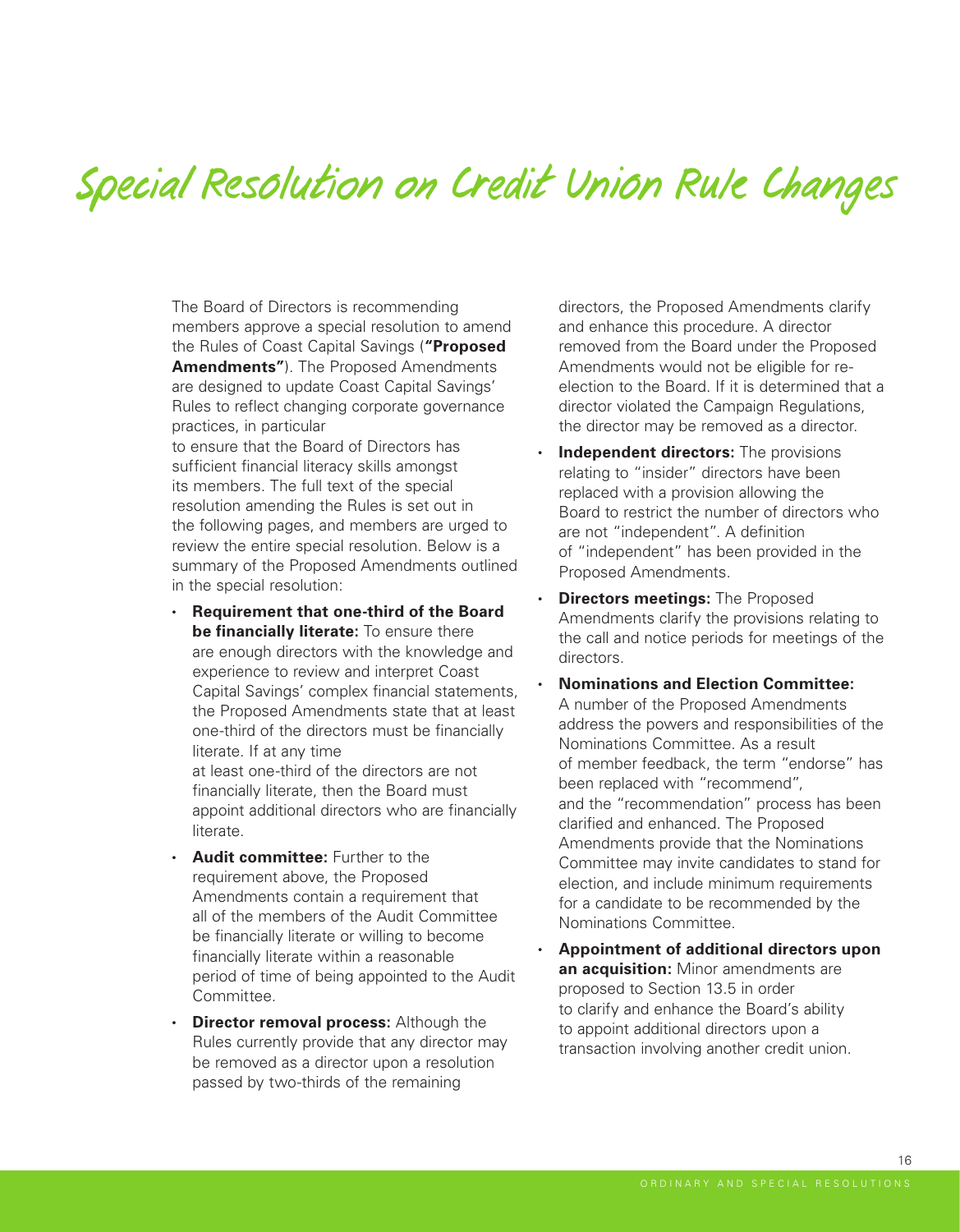**SPECIAL RESOLUTION** on credit union rule changes:

#### **"Proposed Amendments"**

BE IT RESOLVED AS A SPECIAL RESOLUTION that the Rules of Coast Capital Savings Credit Union (the "**Rules**") be altered as follows:

- (a) by inserting definitions (b), (c), (e), (f), (i) and (p) set out in double underline on Schedule A following hereto into the Definitions section of the Rules, and renumbering the existing paragraphs (b), (c) and (d) as paragraphs (d), (g) and (h) respectively; renumbering the existing paragraphs (e) through (j) as paragraphs (j) through (o) respectively; and renumbering the existing paragraphs (k) and (l) as paragraphs (q) and (r) respectively;
- (b) by inserting the new Rules shown in double underline set out as Rules 13.6, 14.16, 16.9, 16.11 and 16.12 on Schedule A hereto, and renumbering existing Rules 13.6, 13.7, 16.9, 16.10 through 16.27 as Rules 13.7, 13.8, 16.10, 16.13 through 16.30, respectively, and making all consequential Rule number replacements throughout the Rules;
- (c) by amending Rules 13.1, 13.5, 14.2, 14.3, 16.6, 16.8, 18.4, 18.13, the introductory paragraph of Rule 18.10 and newly renumbered Rules 13.7, 13.8, 16.10, 16.25, 16.28 and 16.30 by deleting the words and characters shown in strikeout and by adding the words and characters shown in double underline as set out in Rules 13.1, 13.5, 13.7, 13.8, 14.2, 14.3, 16.6, 16.8, 16.10, 16.25, 16.28, 16.30, 18.4, 18.13 and the introductory paragraph of Rule 18.10 as set out on Schedule A hereto;
- (d) in Rule 15.3, by providing that if a director is removed from office as contemplated in Rule 13.7, that director is not permitted to run again, by deleting the word "or" in paragraph (m), and in paragraph (n) deleting the punctuation "." and replacing it with "; or" and inserting a new paragraph (o) as follows:

 "(o) was removed from the position of Director by the Board of Directors in accordance with Rule 13.7."; and

- (e) in the newly numbered Rule 16.15, clarifying the material that the Nominations Committee is to forward to all members of the Credit Union in an election of directors:
	- (i) by deleting the existing subparagraph (a)(i) in its entirety and replacing it with the following:

 "(a)(i) such information regarding the candidates for election prescribed by the Nominations Committee in its sole discretion, and for greater certainty, the Nominations

Committee may include more information about recommended candidates;"; and

 (ii) in subparagraph (b)(ii), by deleting the word "alphabetically", and after the phrase "the names of all candidates" inserting the phrase "in the manner as determined by the Nominations Committee from time to time".

#### **SCHEDULE A**

#### DEFINITIONS

- (b) "Campaign Regulations" means the regulations pertaining to candidates for election as a Director as adopted by the Board from time to time;
- (c) "Candidate Recommendation Policy" means the candidate recommendation policy as adopted by the Board and the Nominations Committee from time to time;
- (e) "Code of Conduct and Ethics for Directors" means the code of conduct and ethics as adopted by the Board from time to time;
- (f) "Code of Performance Standards for Directors" means the code of performance standards for Directors as adopted by the Board from time to time;
- (i) "Conflict of Interest Policy" means the conflict of interest policy as adopted by the Board from time to time;
- (p) "Financially Literate" means to have the ability to read and understand a set of financial statements that present a breadth and level of complexity of accounting issues that are generally comparable to the breadth and complexity of the issues that can reasonably be expected to be raised in the Credit Union's financial statements;
- 13.1 Unless changed by a resolution of the members and subject to a resolution of the Board of Directors pursuant to Rule 13.5, the number of Directors of the Credit Union shall be not less than nine and shall be set, from time to time, by the Board of Directors, and at least one third of the Directors on the Board must be Financially Literate. If at any time at least one third of the Directors are not Financially Literate, the number of Directors on the Board shall be increased, and the Board must appoint such number of individuals to the Board that are Financially Literate to ensure that at least one third of the Directors on the Board are Financially Literate. The term of a Director appointed pursuant to this Section 13.1 shall be until the close of the next Annual General Meeting.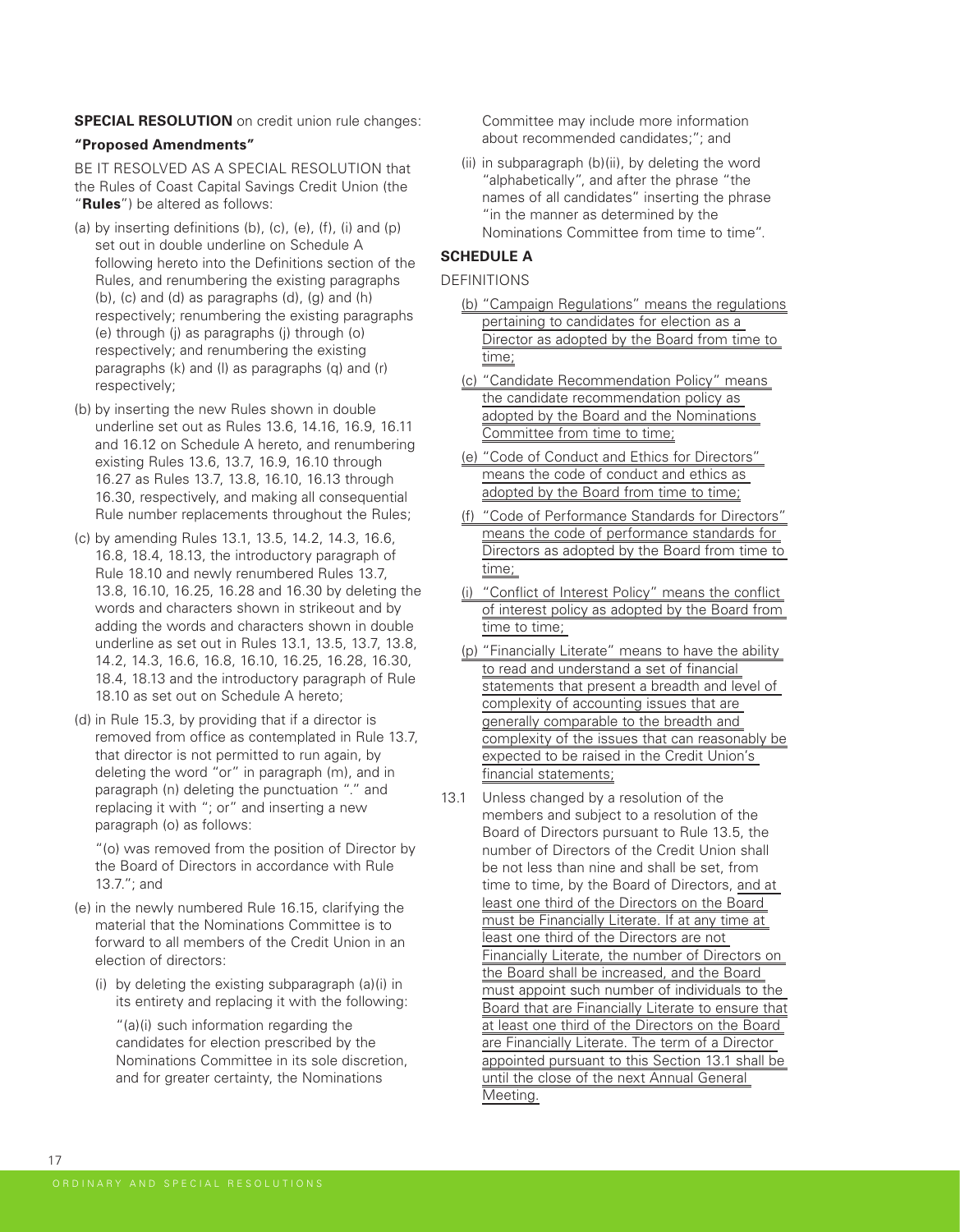- 13.5 Notwithstanding anything else contained in this Rule 13, these Rules, if the Credit Union enters into an agreement for an amalgamation or arrangement with, or for the purpose of purchasing all or substantially all of the assets or all of the shares of another credit union, the Board of Directors may by resolution appoint such additional Directors, who are eligible to serve as Directors under Rule 15.2, as the Board of Directors shall determine at their sole discretion and may designate the length of their terms of office, but the total number of Directors following such appointment shall not in any event exceed 20, and the term of office of any such additional Director shall not continue beyond the close of the third Annual General Meeting following such appointment. Where the term of a Director appointedpursuant to this Rule 13.5 has expired or where such position becomes vacant prior to thetermination of the term, no vacancy shall be deemed to exist and, for greater certainty, no person shall be appointed or elected pursuant to Rule 13.4 to fill any unexpired portion of the term of a Director appointed pursuant to this-Rule 13.5, and Rule 15.1 shall not apply to any person appointed pursuant to this Rule 13.5 but a person so appointed whose term has expired shall be eligible for election for any other vacancy for which an election is to be held.
- 13.6 Where the term of a Director appointed pursuant to Rule 13.5 has expired or where such position becomes vacant prior to the termination of the appointed Director's term, no vacancy shall be deemed to thereafter exist and, for greater certainty, no person shall be appointed or elected pursuant to Rule 13.4 to fill any unexpired portion of the term of a Director appointed pursuant to Rule 13.5, and Rule 15.1 shall not apply to any person appointed pursuant to Rule 13.5; however, a person appointed as a Director pursuant to Rule 13.5 whose term has expired shall be eligible for election for any other vacancy for which an election is to be held pursuant to these Rules.
- 13.7 At any time the Conduct Review Committee may review any Director's actions in order to make a determination (a "**Determination**") that the Director:
	- (a) breached or violated these Rules, the Conflict of Interest Policy, the Code of Conduct and Ethics for Directors, or any such other codes and policies as that Director may become subject to as a Director of the Credit Union from time to time;
- (b) 13.6 A person may be removed as a Director by resolution passed by a majorityof not less than 2/3 of the remaining Directors if that Director has breached the conflict of interest policy or the code of conduct and ethics for Directors or breached the confidentiality of any proceedings, deliberations, or information of the Board of Directors, as determined by the remaining Directors in accordance with the policies and procedures relating to director review established by the Conduct Review-Committee.;
- (c) failed to meet the standards for Directors set out in the Performance Standards Policy for Directors; or
- (d) when a candidate for election as a Director, the Director violated the Campaign Regulations or these Rules.

 The Director will be provided the opportunity to address the Conduct Review Committee prior to a Determination under this Rule 13.7. In the event that the Conduct Review Committee has made a Determination regarding a particular Director, that Director may be removed as a Director by a resolution passed by not less than 2/3 of the remaining Directors. The Director will be provided the opportunity to address the Board of Directors prior to a vote under this Rule 13.7.

- 13.8 The Board of Directors may, but shall not beobligated to, restrict the number of Directors that may be "insider" Directors are not "Independent" at any given time and for these purposes may, in their discretion, adopt policies and procedures in relation to the definition and determination of all matters related thereto. A Director is Independent if a reasonable person with knowledge of all the relevant circumstances would conclude that the Director is independent of management of the Credit Union and has no direct or indirect material relationship with the Credit Union. The Board of Directors may also supplement the definition of Independent in the Conflict of Interest Policy.
- 14.2 Upon notice pursuant to the provisions of Rule 14.3, the Chair:
	- (a) at any time may call a meeting of the Board of Directors; and
	- (b) within 14 two business days of receipt of a request in writing to call a meeting signed by three Directors, shall call a meeting of the Board of Directors.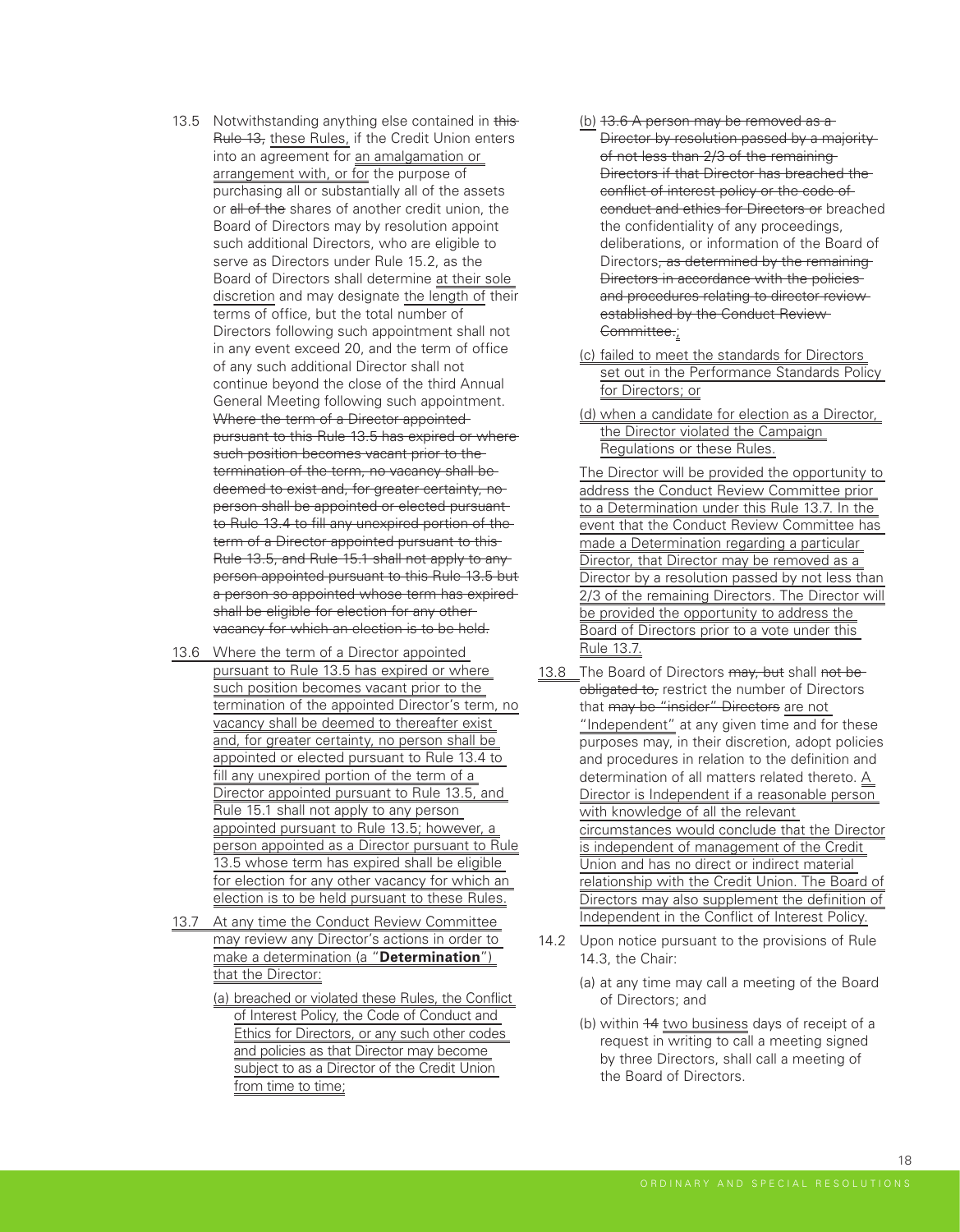If the Chair is unable to or does not call the meeting requested pursuant to Section 14.2(b) above, the three Directors shall be permitted to call the meeting pursuant to Section 14.3 below.

- 14.3 Notice of the time and place of a meeting of the Board of Directors shall be given to each Director at the last address left by the Director for that purpose by personal delivery, mail or electronic means, not less than 24 hours before the meeting, provided that the required 24 hour notice to a Director period may be waived by that Director. Attendance at a meeting shall be deemed to be a waiver of such notice. Accidental omission to give notice of a meeting to, or the non-receipt of notice of a meeting by, any Director shall not invalidate the proceedings at that meeting.
- 14.16 The Board must appoint an Audit Committee of not less than three persons who must at all times during the currency of the work of the Audit Committee be and continue to be Directors of the Credit Union. In addition, all of the members of the Audit Committee must be Independent and Financially Literate.
- 16.6 Before the name of a member is placed in nomination as a candidate for election as a Director, that member shall deliver to the Nominations Committee a declaration, in writing, stating that the member is willing:
	- (a) to stand for election, and if elected or appointed, to serve as a Director;
	- (b) to observe the provisions of the Company Act, the Credit Union Incorporation Act, the Financial Institutions Act, and the Securities Act of British Columbia, as applicable;
	- (c) to comply with the conflict of interest policy and the code of conduct and ethics Conflict of Interest Policy, the Code of Conduct and Ethics for Directors and the Code of Performance Standards for Directors, each as adopted by the Board of Directors from time to time; and
	- (d) to observe the Rules of the Credit Union and the procedures relating to the election and conduct of Directors contained therein.
- 16.8 Each nomination of a member as a candidate for election as a Director must be made in writing by at least three members of the Credit Union who are in good standing and of the age of majority. Each nomination of a member as a candidate for election as a Director must be in the form and accompanied by such information

as is prescribed by the Nominations Committee from time to time.

- 16.9 The Nominations Committee may invite candidates to stand for election, having regard to the Candidate Recommendation Policy, if a candidate is eligible and qualified to be a director under the Credit Union Incorporation Act, the Financial Institutions Act and these Rules. Any candidate that is invited to stand for election as a Director pursuant to this Section 16.9 shall not be required to comply with Section 16.8 above.
- 16.10 16.9 The Nominations Committee shall examine each nomination received and determine whether the nomination complies with the Credit Union Incorporation Act, the Financial Institutions Act and these Rules, and shall accept each nomination of a member qualified to be a candidate whose nomination complies with the Financial Institutions Act and these Rules foregoing and is otherwise in order and in the form and with the information prescribed by the Nomination Committee and shall reject each nomination of a member who is not qualified to be a candidate or whose nomination does not comply with the Credit Union Incorporation Act, Financial Institutions Act or these Rules or is otherwise not in order or not in the form and with the information prescribed by the Nominations Committee and shall notify each nominee accordingly and shall, forthwith after the date on which nominations close:
	- (a) inform each member whose nomination has been accepted of the provisions of these Rules with respect to the conduct of the election and provide to each member whose nomination has been accepted a copy of the Rules of the Credit Union and any determinations of the Board relating to elections and the conduct thereof;
	- (b) inform each member whose nomination has been accepted of the time and place at which he is required to meet with the Nominations Committee for the interview required by Rule 16.7;
	- (c) request that each member whose nomination has been accepted complete and deliver to the Credit Union the personal information return required to be submitted to the Superintendent pursuant to the Financial Institutions Act in the event such member becomes a Director of the Credit Union;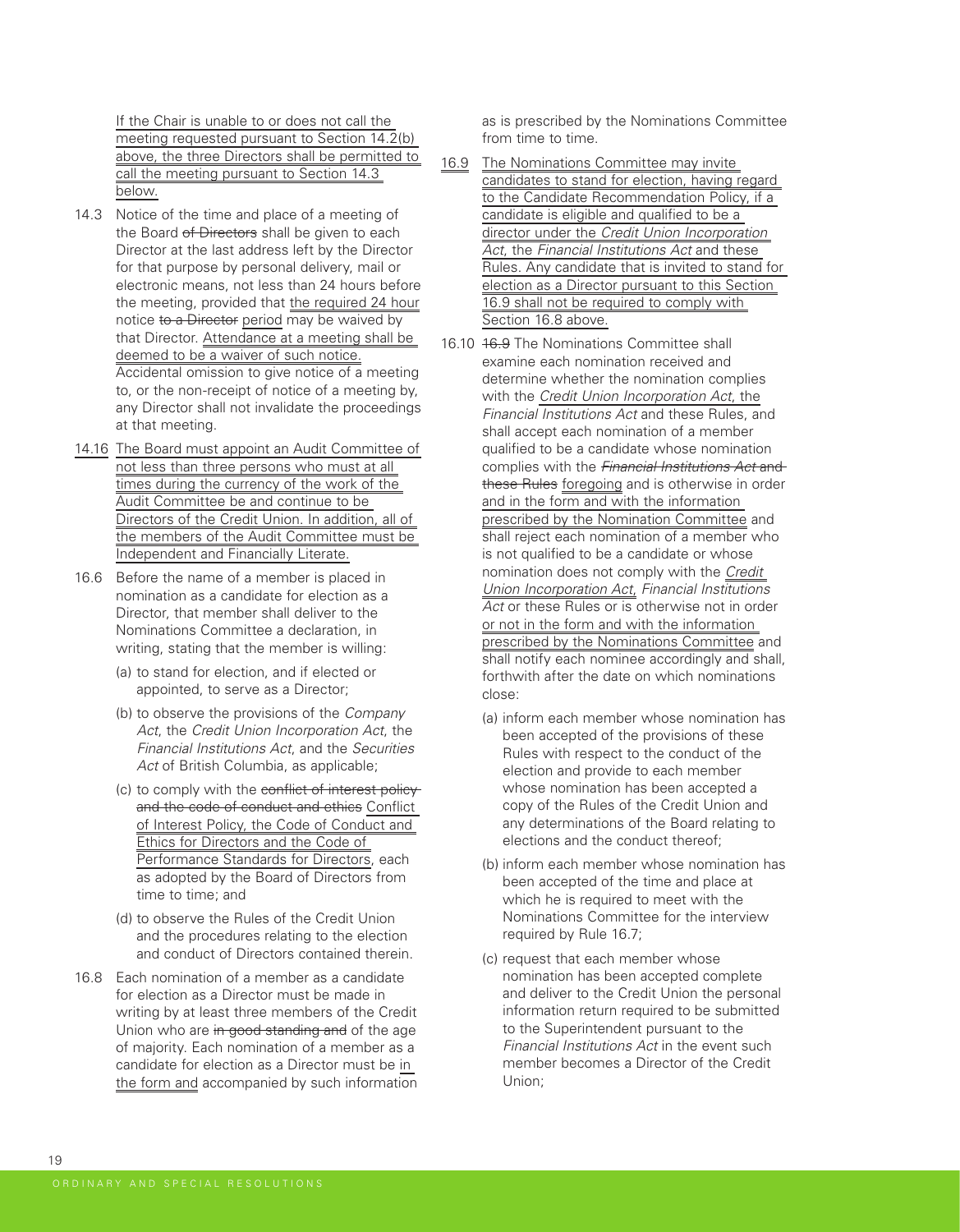- (d) place in nomination the names of those members whose nominations have been accepted; and
- (e) place in nomination the names of other qualified members, so that the total number of members whose names have been placed in nomination as candidates for election as Director is at least equal to the number of vacancies to be filled in the election, having regard to any residency requirements established pursuant to Rule 13.3;

#### and may endorse any number of candidatesand may communicate its recommendation to the members in such manner as it thinks fit.

- 16.11 Taking in to account the number of returning Directors that are Financially Literate, the Nominations Committee may recommend any number of candidates and may communicate its recommendations and the reasons for its recommendations to the members in any manner as it thinks fit.
- 16.12 In order to be recommended by the Nominations Committee, a nominee for election or appointment as a director must have any of the following qualifications:
	- (a) experience as a Board member or senior executive or management with:
		- (i) a business in the financial services or real estate sector, including a financial institution;
		- (ii) a significant not-for profit organization having province or nation-wide operations;
		- (iii) a business of such complexity that would allow the director to have a good understanding of the business of the Credit Union;
		- (iv) a crown corporation;
		- (v) a public corporation; or
	- (b) any experience which in the sole discretion of the Nominations Committee is equivalent to the experience listed in Rule 16.12(a)(i) through (v) above.

 The Nominations Committee shall have the sole discretion to determine whether or not a candidate's experience fits within this Rule 16.12.

- 16.25 16.22 Subject to applicable laws, the Board of Directors shall from time to time determine the method and manner in which candidates shall be permitted to campaign for election in the Campaign Regulations and candidates shall may only campaign in accordance with the permitted method and manner as determined by the Board of Directors and must not campaign in the method and manner prohibited by the Board of Directors in the Campaign Regulations.
- 16.28 16.25 Subject to applicable laws, a candidate who campaigns or permits any person to campaign on his or her behalf in any method or manner which in the opinion of two thirds of the Board of Directors is other than as determined by the Board of Directors shall be disqualified as a candidate and no vote cast in favour of that candidate shall be counted in the tally of ballots, but the ballots shall not otherwise be deemed to be void. The candidate will be given the opportunity to address the Board of Directors before such a vote is taken. Within 24 hours of the disqualification of a candidate by the Board of Directors, the Board of Directors shall give written notice of such disqualification to the candidate and the notice shall specify the reason or reasons for the disqualification.
- 16.30 16.27 In accordance with the policies and procedures established by the Nominations Committee If any candidate violates any of these Rules or the Campaign Regulations, the Board of Directors shall determine if a candidate shall be disqualified pursuant to these Rules may disqualify the candidate and the determination of the Board of Directors shall be final and binding., non-appealable and binding. In the event of a violation of these Rules or the Campaign Regulation, the Board of Directors may also remove a candidate as Director pursuant to Rule 13.7.
- 18.4 In Unless the resolution is submitted by the Board of Directors, in order for an ordinary or special resolution to be eligible for consideration by members at an Annual General Meeting it must be submitted to the Board of Directors for review and consideration at least 90 days prior to the Annual General Meeting and the Board of Directors, at its discretion, shall determine whether the ordinary resolution shall be submitted to the members for consideration at the Annual General Meeting.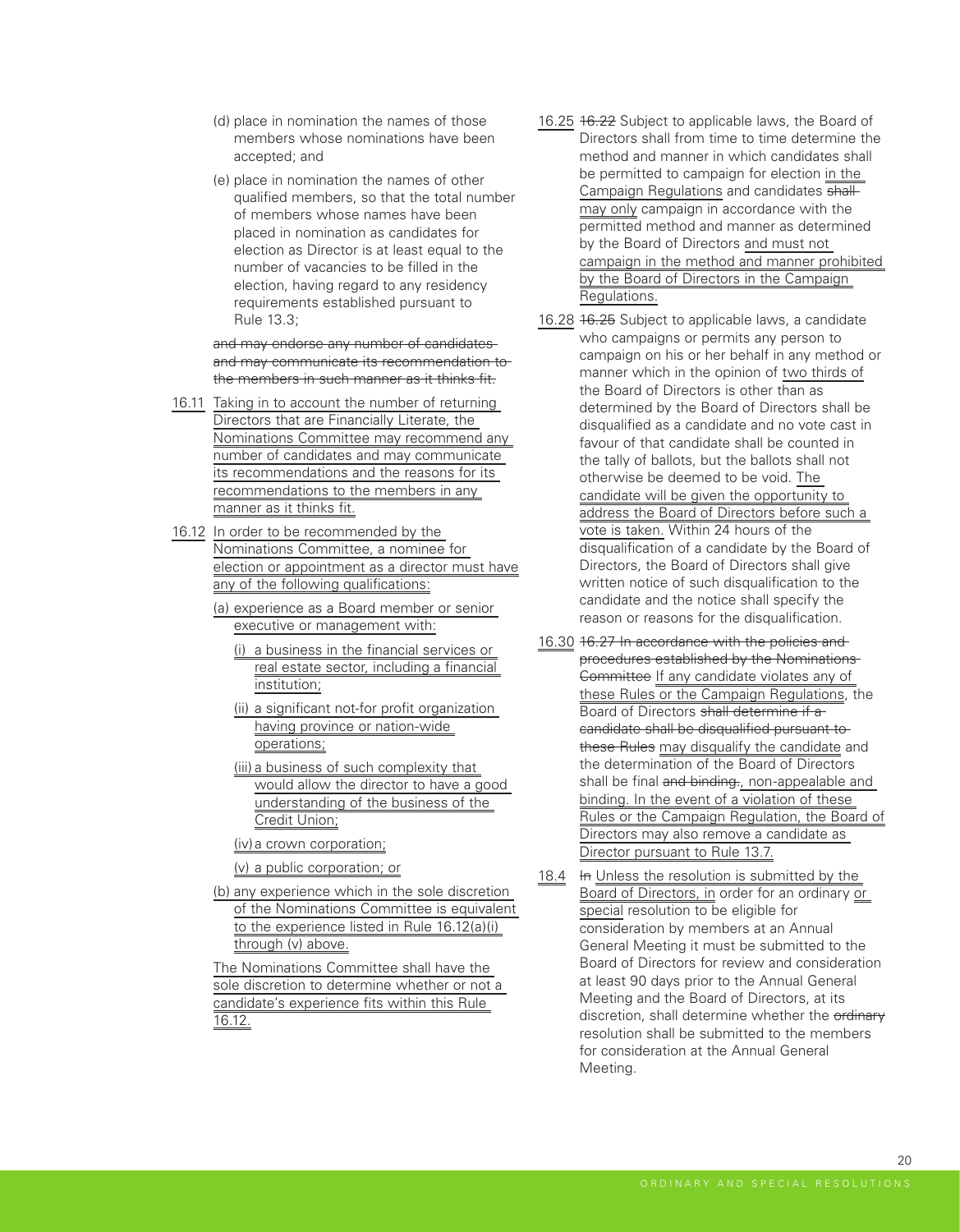- 18.10 Subject to the Credit Union Incorporation Act, at least 90 days prior to any general meeting of members, the Board of Directors shall determine the method by which voting on special resolutions, other resolutions and in an election of Directors at that general meeting shall take place.
- 18.13 The following business at a general meeting shall be deemed to be special business:
	- (f) all business at a special general meeting; and
	- (g) all business that is transacted at an Annual General Meeting other than the business referred to in Rule 18.3. 18.3 (a) through (m), (o) and (p).

To request a black-line copy of the credit union's current Rules with proposed changes noted, please call 604.517.7000 (Greater Vancouver), 250.483.7000 (Greater Victoria), or 1.888.517.7000 (Toll-free) to have a copy mailed to you. You can also download an electronic copy from our website, www.coastcapitalsavings.com.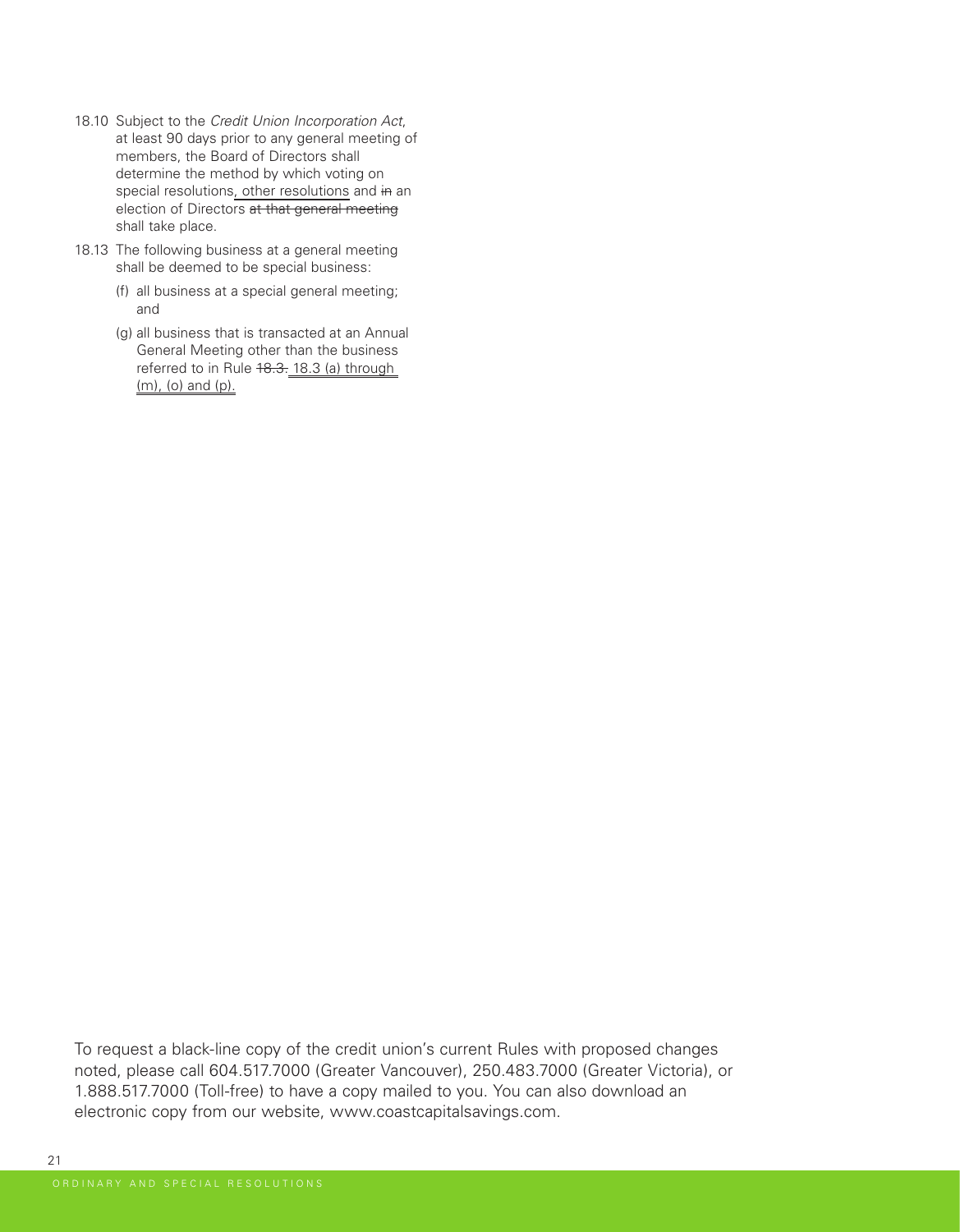# Voter Information

#### **Voter eligibility**

You are eligible to vote if on December 31, 2006 you met the following three criteria:

- You were a member in good standing (not delinquent in any obligations to Coast Capital Savings)
- You were 19 years or older, and
- You held a minimum of five membership shares

Voting packages containing the AGM, directors election and resolutions notice, and ballots have been mailed to all Coast Capital Savings members eligible to vote. As an eligible member, you may cast only one ballot, regardless of the number of memberships you hold at Coast Capital Savings. If there are multiple members on an account, each member must meet the minimum share requirement to be eligible.

If you have three or more individuals on a membership, or if your ballot has been lost or destroyed, call 604.517.7000 (Greater Vancouver), 250.483.7000 (Greater Victoria), or 1.888.517.7000 (Toll-free) to have a ballot mailed to you. You must request an extra ballot before Friday, March 30, 2007.

Corporations and partnerships may vote in elections. Any person authorized by the corporation or partnership may complete the ballot.

#### **Voting deadline**

Your ballot must be returned by mail or deposited at any Coast Capital Savings branch or administration office by close of business on Wednesday, April 11, 2007.

#### **Election results**

The results of the election will be announced at the 2007 Annual General Meeting on Wednesday, April 25. Results will be posted on our website and displayed in branches following

#### **Voter confidentiality**

The ballot is a self-mailer designed to ensure the secrecy of your vote. All ballots are received by the Returning Officer, and then authenticated by a scrutineer who initially opens the membership information section to verify your eligibility to vote. Once your eligibility is verified, the membership information portion is detached from the ballot and stored separately. The section containing your actual vote remains sealed for tabulation at a later time. This separation process ensures your eligibility to vote while maintaining your privacy.

An individual independent of the credit union has been appointed to serve as Returning Officer and will oversee the ballot process and tabulation of votes for the election.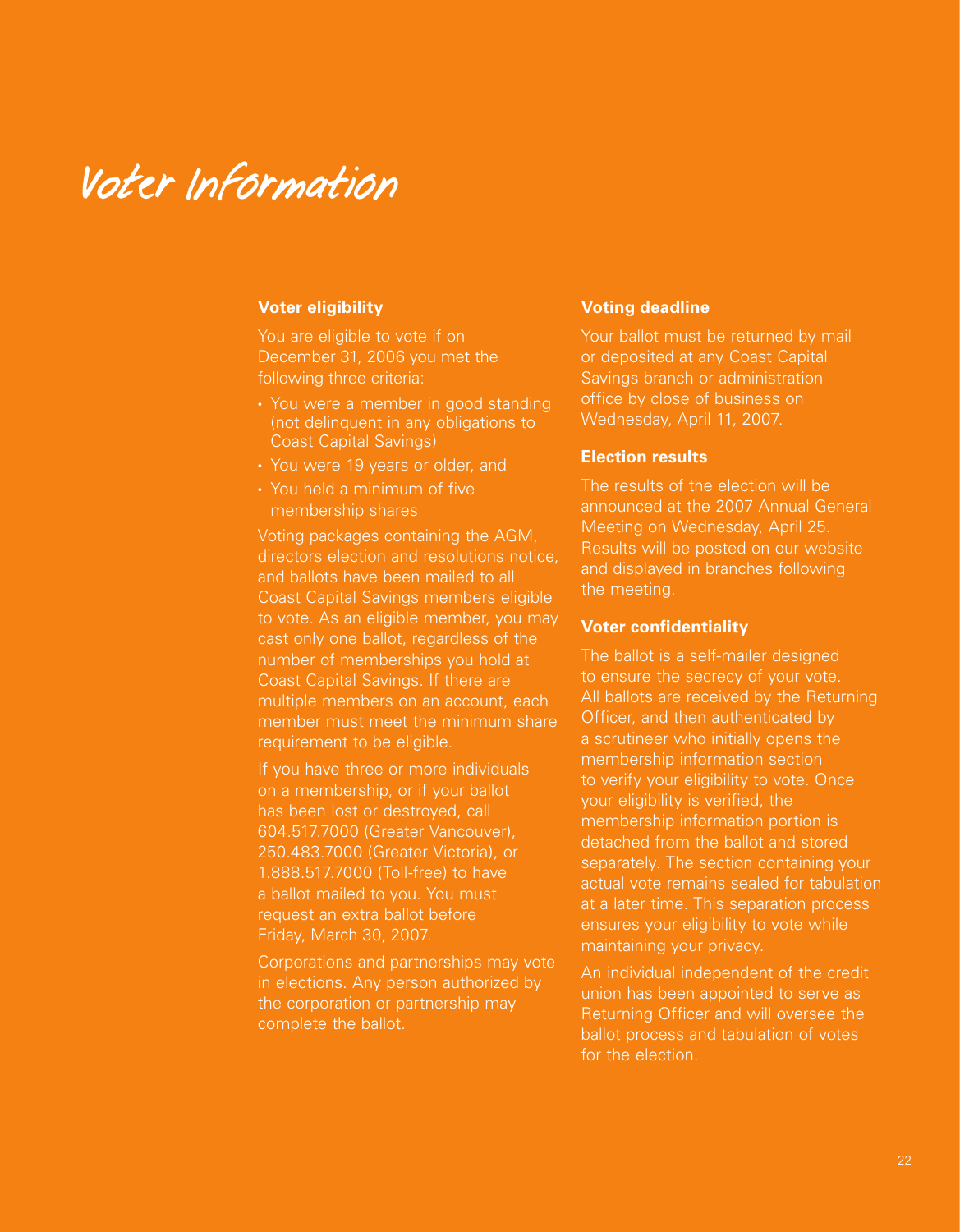#### **Duplicate mailings**

Coast Capital Savings is required by law to provide notice of an Annual General Meeting, directors election, and resolutions to each member of the credit union who is eligible to vote. We do our best to consolidate our mailing lists to eliminate duplicate mailings, to save the environment and to reduce our printing and postage costs. However, if a member holds more than one

membership, or if several members share an address, they may receive more than one copy of this booklet and ballot. We would be happy to help you consolidate your information for your benefit. Please contact us if you wish to do so.

# 2006 - 2007 Board of Directors

| <b>Directors</b>                   | <b>Director Since</b> | <b>Term Expiry</b> |
|------------------------------------|-----------------------|--------------------|
| <b>Bill Wellburn, Chair</b>        | 1992                  | 2007               |
| <b>Bob Garnett, 1st Vice Chair</b> | 1985                  | 2009               |
| Karen Kesteloo, 2nd Vice Chair     | 1984                  | 2009               |
| <b>Christine Brodie</b>            | 1993                  | 2008               |
| <b>Daniel Burns</b>                | 1994                  | 2009               |
| <b>Frank Harper</b>                | 1995                  | 2007               |
| <b>Ken Martin</b>                  | 2004                  | 2007               |
| <b>Gordon Munn</b>                 | 1990                  | 2007               |
| <b>Mary Jane Stenberg</b>          | 2005                  | 2008               |
| Doug Stone                         | 1994                  | 2008               |
| <b>Elizabeth Woods</b>             | 2005                  | 2008               |

#### **Retiring Director**

Ken Martin is retiring from Coast Capital Savings' Board of Directors at this year's AGM. Mr. Martin served on the board in 2002/03, and then since 2004. On behalf of everyone at the

credit union, we sincerely thank Mr. Martin for his dedication and commitment to Coast Capital Savings. We wish him all the best in the future.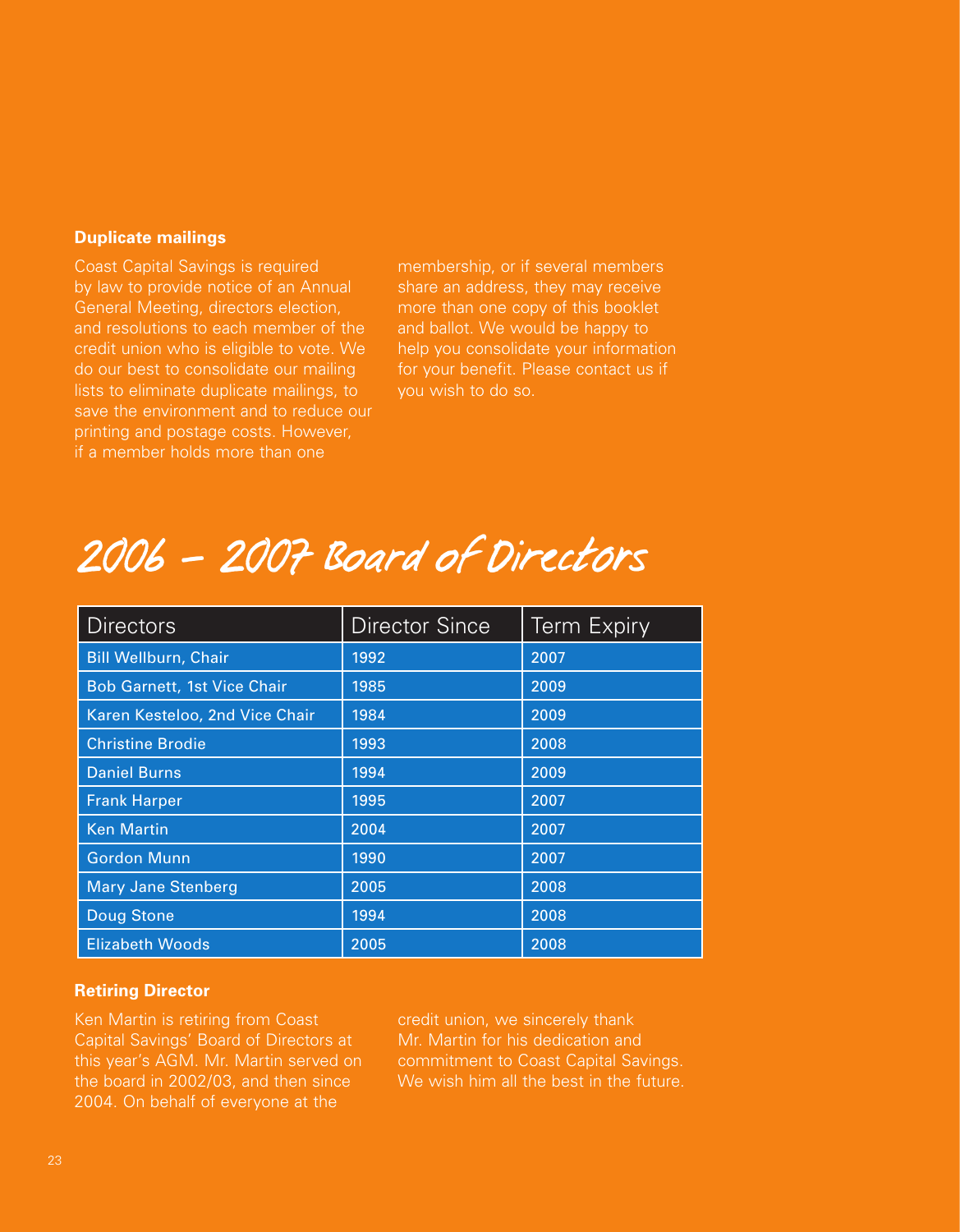2006 Financial Highlights

#### Consolidated Balance Sheets **AS AT DECEMBER 31**

All figures tabulated in thousands of dollars.

|                        | 2006      | 2005      |
|------------------------|-----------|-----------|
| Assets:                |           |           |
| Cash resources         | 686,997   | 856,886   |
| Investments            | 442,896   | 466,582   |
| Loans                  | 7,658,271 | 6,788,866 |
| Premises and equipment | 41,124    | 44,027    |
| Other                  | 53,534    | 44,184    |
|                        | 8,882,822 | 8,200,545 |
| Liabilities:           |           |           |
| Deposits               | 8,360,121 | 7,736,197 |
| Other                  | 86,781    | 70,558    |
|                        | 8,446,902 | 7,806,755 |
| Subordinated notes     | 25,000    | 33,500    |
| Class C shares         | 39,133    | 39,159    |
| Members' equity:       |           |           |
| Class B shares         | 44,954    | 45,840    |
| Retained earnings      | 326,833   | 275,291   |
|                        | 371,787   | 321,131   |
|                        | 8,882,822 | 8,200,545 |
|                        |           |           |

Condensed Consolidated Statements of Income **YEAR ENDED DECEMBER 31 2006 2005**

| Interest income                             | 447,644 | 357,329   |
|---------------------------------------------|---------|-----------|
| Interest expense                            | 250,446 | 175,406   |
| Net interest income                         | 197,198 | 181,923   |
| Provision for credit losses                 | 6,966   | 6,532     |
|                                             | 190,232 | 175,391   |
| Other income                                | 70,366  | 66,349    |
|                                             | 260,598 | 241,740   |
|                                             |         |           |
| <b>Non-interest expenses:</b>               |         |           |
| Salaries and employee benefits              | 108,841 | 104,088   |
| Administration                              | 41,438  | 37,837    |
| Technology                                  | 18,617  | 18,334    |
| Occupancy                                   | 23,292  | 20,670    |
| Community contributions                     | 4,454   | 3,815     |
|                                             | 196,642 | 184,744   |
| Income before the following:                | 63,956  | 56,996    |
| Stabilization Central Credit Union dividend |         | 18,533    |
| Deposit insurance assessment                |         | (19, 516) |
| Income before provision for income taxes    | 63,956  | 56,013    |
| Provision for income taxes                  | 10,872  | 8,877     |
| Net income                                  | 53,084  | 47,136    |

DIRECTOR AW WULLAND

Frank Harger

These financial statements are condensed. A complete set of Coast Capital Savings' Consolidated Financial Statements with accompanying notes will be available after April 13, 2007 at any Coast Capital Savings branch;<br>by calling our Contact Centre at 604.517.7000 (Greater Vancouver), 250.483.7000 (Greater Victoria), or 1.888.51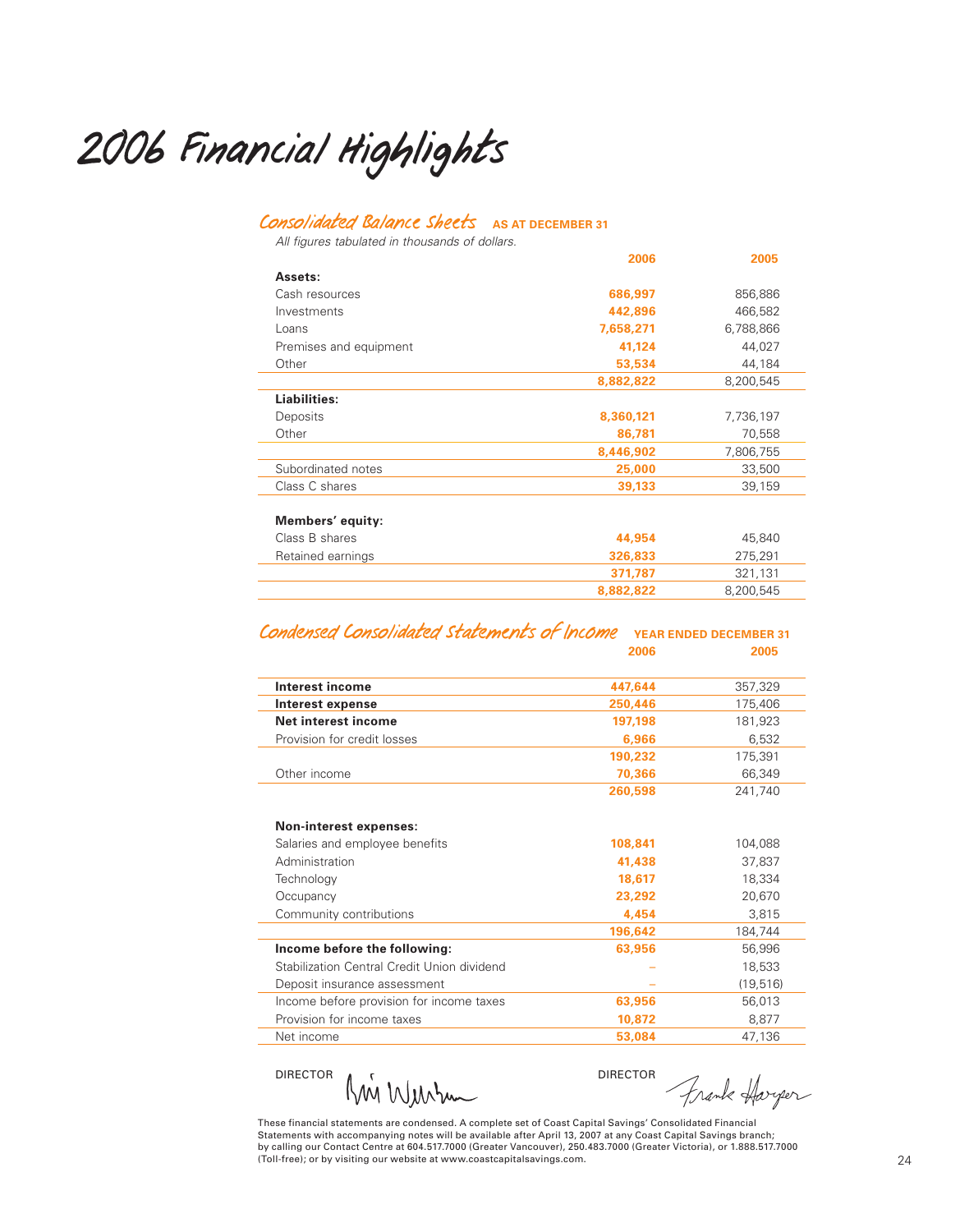# 2007 Annual General Meeting



Coast Capital Savings cordially invites you to attend its 7th Annual **General** Meeting on Wednesday, April 25, 2007 at the River Rock Casino Resort in Richmond, located at 8811 River Road. t<br>1

To better meet the needs of our growing membership, the 2007 AGM will be broadcast from a single venue via a live webcast. This will allow members in every community to participate in the meeting as the internet is widely accessible to members.

The meeting will commence at 5pm, and registration begins at 4:30pm. Light refreshments will be provided. Free parking is available at the River Rock Casino Resort.

The AGM agenda includes reports from the Board Chair, the chief executive officer, and the auditor; an announcement of the Board of Directors Election, ordinary and special resolutions results and other business.

If you have any additional questions please give us a call.

#### **Live Webcast**

Coast Capital Savings is pleased to offer members unable to attend the AGM in person the option of participating via a live webcast, which delivers live sound and video broadcast using the web. If you don't want to miss the important information discussed at the meeting, you can watch the AGM remotely from your home, a community library or local internet café. Simply log on to www.coastcapitalsavings.com and click on the AGM information on the home page.

You can email us your questions and receive a response during the members' open forum by using the online form. Questions will be answered in rotation. A question will be taken from the floor at the AGM, and then from the webcast. Any questions received via the webcast that are not answered during the meeting will be answered by email within approximately 10 business days.

#### **Voting at the AGM**

Members who attend the AGM in person at the River Rock Casino Resort in Richmond will be formally registered for the event and are able to vote on matters before the meeting. Members who join us via webcast are unable to be formally registered for the event and will not be able to vote on matters brought forward during the meeting. Webcast participants may ask questions during the members' open forum via email by clicking the "ask a question" link located on the webcast screen.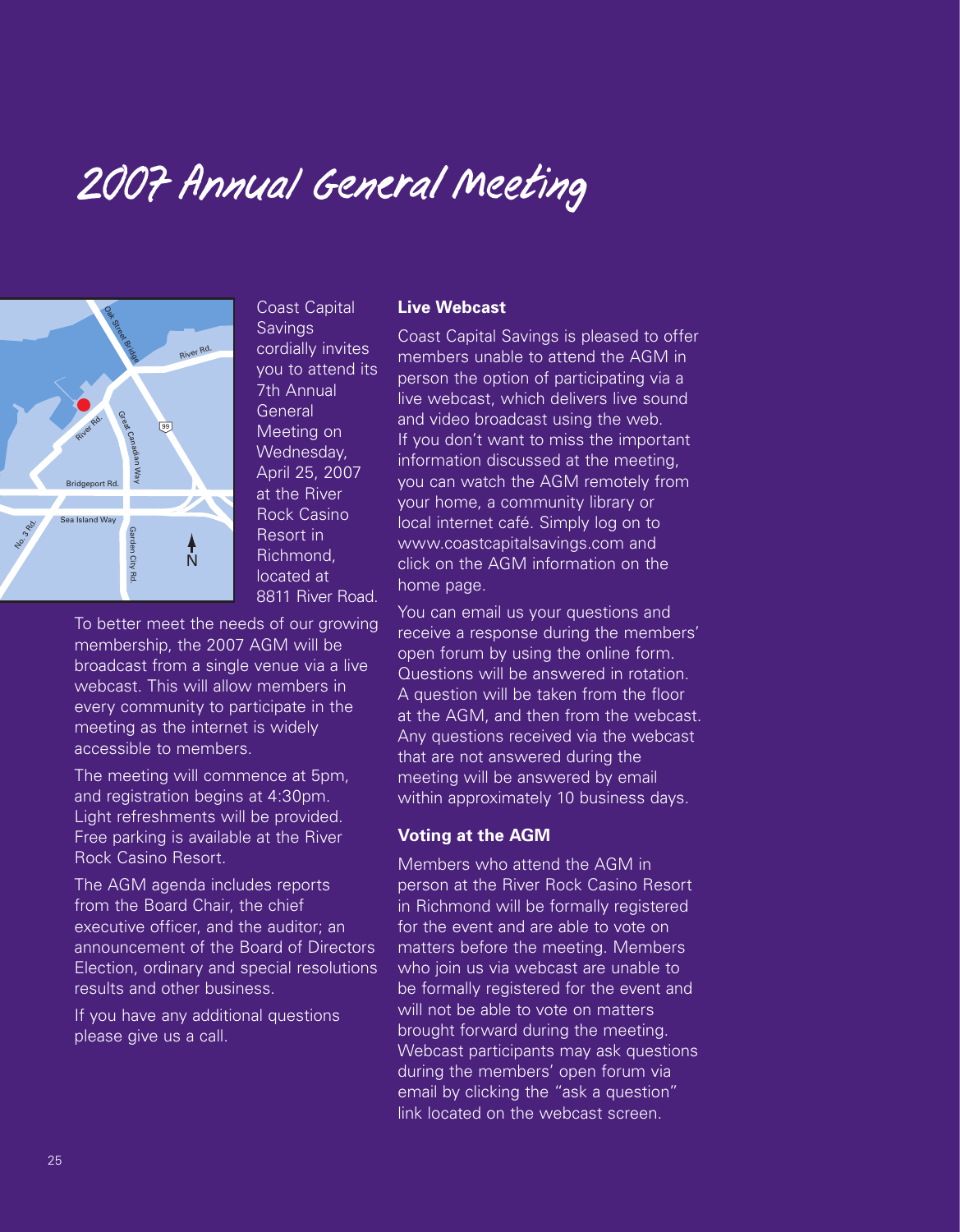#### **Questions about the AGM**

#### Why isn't Coast Capital Savings hosting the AGM by video conference as in recent years?

Coast Capital Savings has 360,000 members spread across British Columbia. To accommodate the needs of our growing membership, we have experimented with various AGM start times, multiple venue locations, and offered complimentary transportation to encourage greater attendance at the meeting. Despite our efforts, we continue to experience a decline in member attendance at the AGM.

We want to make participation easier for our members. As a result, we have decided to broadcast the AGM from a single venue via a live webcast. This will allow members in any community to participate in the meeting as the internet is widely accessible to members.

In addition, Coast Capital Savings is pleased to introduce a new forum for members to speak directly with Board members at town hall meetings which will be held in various communities. See below for more details.

The Board of Directors will determine the city in which the AGM will be held annually and will communicate the location to members via the AGM and Directors Election notice mailed each spring.

#### Why isn't Coast Capital Savings offering complimentary transportation?

We have offered complimentary transportation to members and yet, still noticed a significant decline in the number of members using this service. With the introduction of webcasting, members are able to participate in the AGM at home, their local library or internet café. As a result, complimentary transportation will not be offered this year.

Connect with Us

Coast Capital Savings is pleased to introduce a new forum for members to connect directly with Board members and senior management of the credit union. Beginning in April, we will host two small meetings, one in Victoria and one in Clearbrook. You will have the opportunity to speak one-on-one with members of the Board and executive team.

'Connect with Us' meetings will be held in April at the following locations:

#### **Tuesday, April 17, 2007 4:00-6:00pm**

Coast Capital Savings Tyee Administration Office 645 Tyee Road, Victoria

(continued on back page)